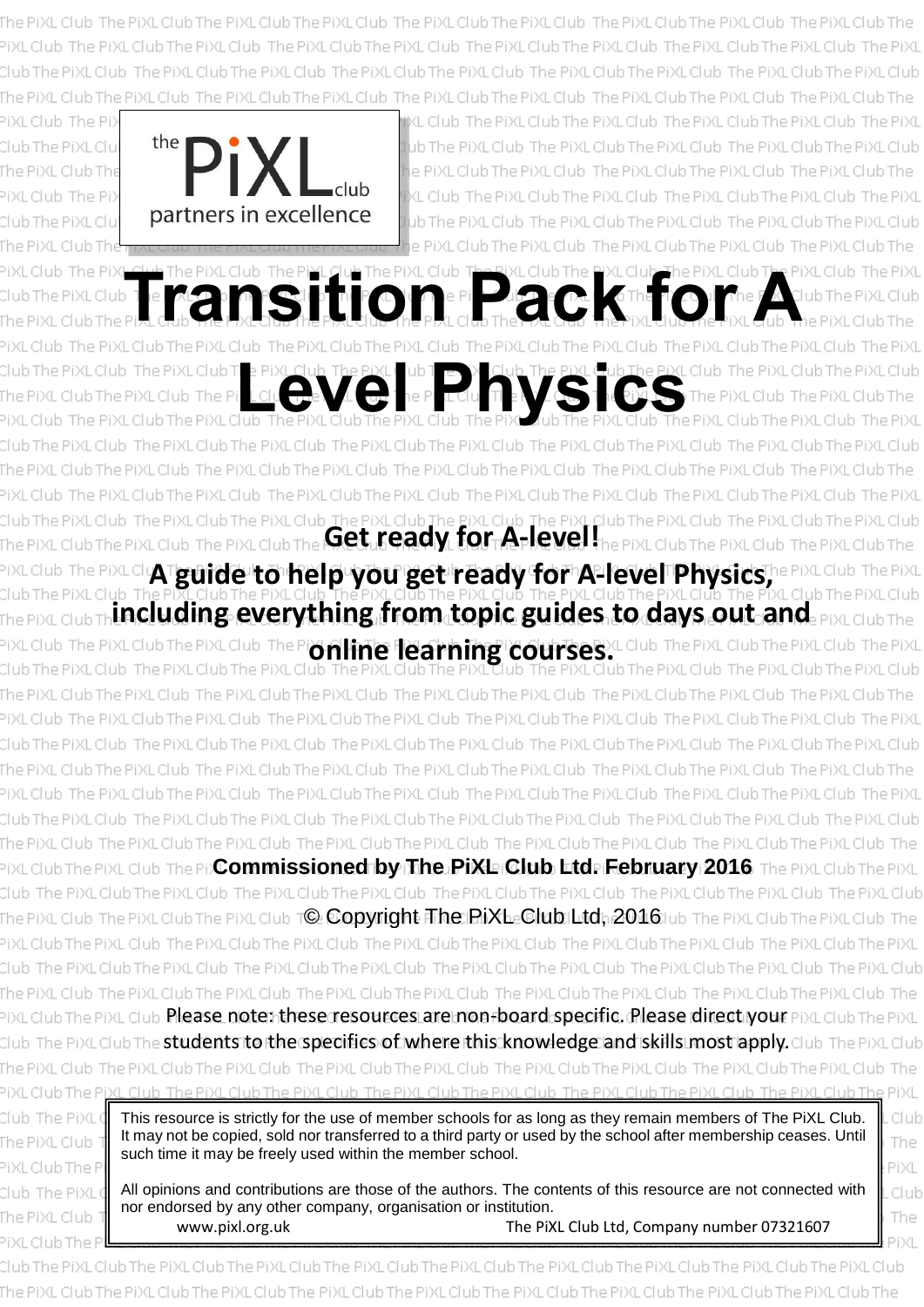## So you are considering A Level Physics?



*Figure 1 http://scienceworld.wolfram.com/physics/images/main-physics.gif*

This pack contains a programme of activities and resources to prepare you to start an A level in Physics in September. It is aimed to be used after you complete your GCSE, throughout the remainder of the Summer term and over the Summer Holidays to ensure you are ready to start your course in September.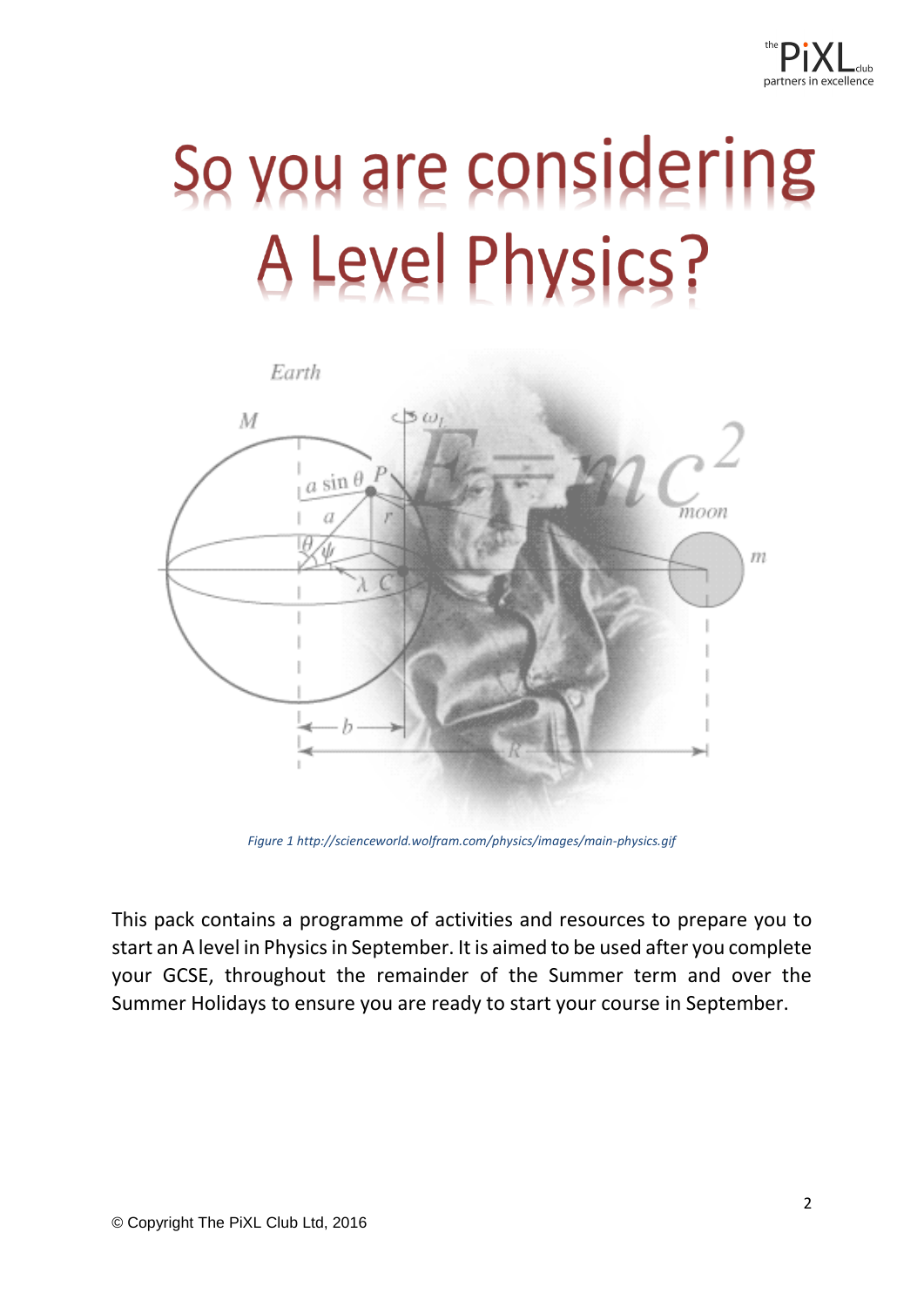![](_page_2_Picture_0.jpeg)

## **Course Book Recommendations**

Below is a selection of books that I would recommend for the course

1. **A Level Physics for OCR A (Oxford). This is the course textbook that we use that needs to be brought to every lesson. Oxford have published both a very heavy book covering all of the topics. Alternatively they have produced two separate books, one for Year 1 and one for Year 2. Both versions have exactly the same content. I have found it easy to purchase these books second hand from Amazon in good condition at a around half price. A Kindle version is also available.**

![](_page_2_Picture_4.jpeg)

#### **2. Essential maths skills for A Level Physics**

![](_page_2_Picture_6.jpeg)

Comprehensive coverage of all of the maths needed to be successful in A Level Physics. Particularly useful if you are not an A Level

CGP also offer the Workbooks / Exam practice and Revision guides that you may have used at GCSE

#### **3. Oxford revise**

![](_page_2_Picture_10.jpeg)

An excellent revision guide, retrieval and question practice as an alternative to the CGP series.

#### **4. Calculations for A Level Physics – 4 th edition**

![](_page_2_Picture_13.jpeg)

A book that has been going many years with many worked examples, practice questions and past exam questions.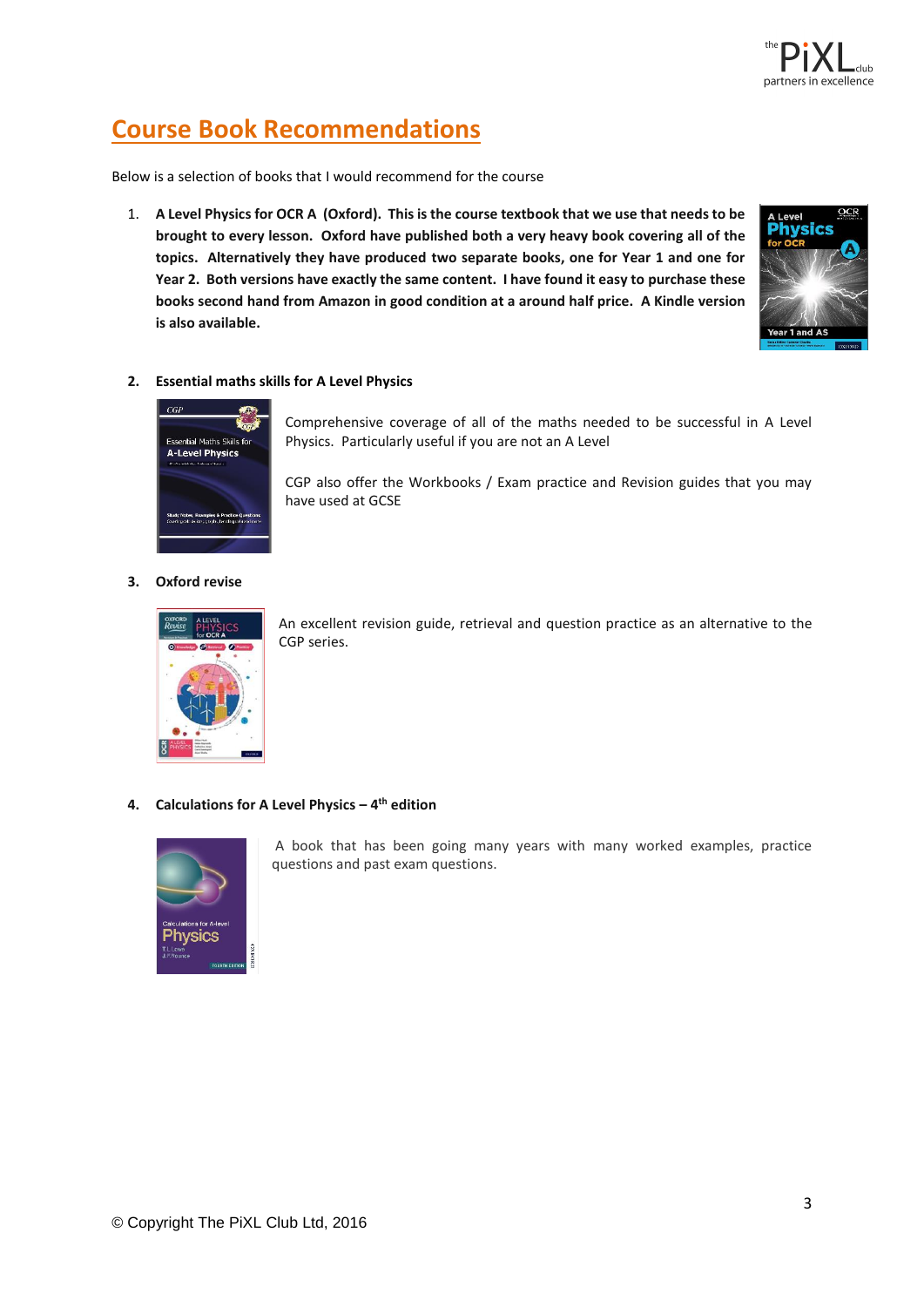![](_page_3_Picture_0.jpeg)

## **Invaluable website links to try**

- ✓ **OCR A Level Physics Website: Download these essential documents into your area.**
	- ➢ [https://www.ocr.org.uk/Images/171726-specification-accredited](https://www.ocr.org.uk/Images/171726-specification-accredited-a-level-gce-physics-a-h556.pdf)[a-level-gce-physics-a-h556.pdf](https://www.ocr.org.uk/Images/171726-specification-accredited-a-level-gce-physics-a-h556.pdf)
	- ➢ [https://www.ocr.org.uk/Images/295483-practical-skills](https://www.ocr.org.uk/Images/295483-practical-skills-handbook.pdf)[handbook.pdf](https://www.ocr.org.uk/Images/295483-practical-skills-handbook.pdf)
	- ➢ [https://www.ocr.org.uk/Images/295471-mathematical-skills](https://www.ocr.org.uk/Images/295471-mathematical-skills-handbook.pdf)[handbook.pdf](https://www.ocr.org.uk/Images/295471-mathematical-skills-handbook.pdf)
- ✓ **A Level Physics online: <https://www.alevelphysicsonline.com/ocr-spec-a>**
	- $\triangleright$  A website specifically put together for students. Contains all of the information you need in a much more easily accessible form than the OCR website. See the special section on transition videos!
- ✓ **Isaac Physics:<https://isaacphysics.org/login>**
	- $\triangleright$  Questions based on the Isaac Physics book which can actually be ordered for £1! Your teacher will probably set you tasks from this website as a group.

✓ **PHETSimulations:** 

**[https://phet.colorado.edu/en/simulations/filter?subjects=physics&type=html&sort=alpha&view=g](https://phet.colorado.edu/en/simulations/filter?subjects=physics&type=html&sort=alpha&view=grid) [rid](https://phet.colorado.edu/en/simulations/filter?subjects=physics&type=html&sort=alpha&view=grid)**

- $\triangleright$  Fantastic simulations that are free to all to use. They will probably be used by your teacher but equally you can access them yourselves to change parameters and increase your understanding.
- ✓ **Physics & Maths Tutor: [https://www.physicsandmathstutor.com/physics-revision/a-level](https://www.physicsandmathstutor.com/physics-revision/a-level-ocr-a/)[ocr-a/](https://www.physicsandmathstutor.com/physics-revision/a-level-ocr-a/)**
	- $\triangleright$  Most usefully this site contains comprehensive sets of exam questions that have been organised into topics and subdivided into a number of papers for the same topic. Practicing questions and self-marking is going to be one of the best ways to increase your level of understanding.
- ✓ **A Level Physics HQ: <https://physicshq.wixsite.com/alevelphysicshq>**
	- $\triangleright$  In some respects I find this site confusing to navigate. However there are fantastic videos via the accompanying You Tube channel relating to the practical Experiments (PAGs). I have also found topic-based videos, worksheets to accompany the videos and even Kahoot revision quizzes

## **Pre-Knowledge Topics**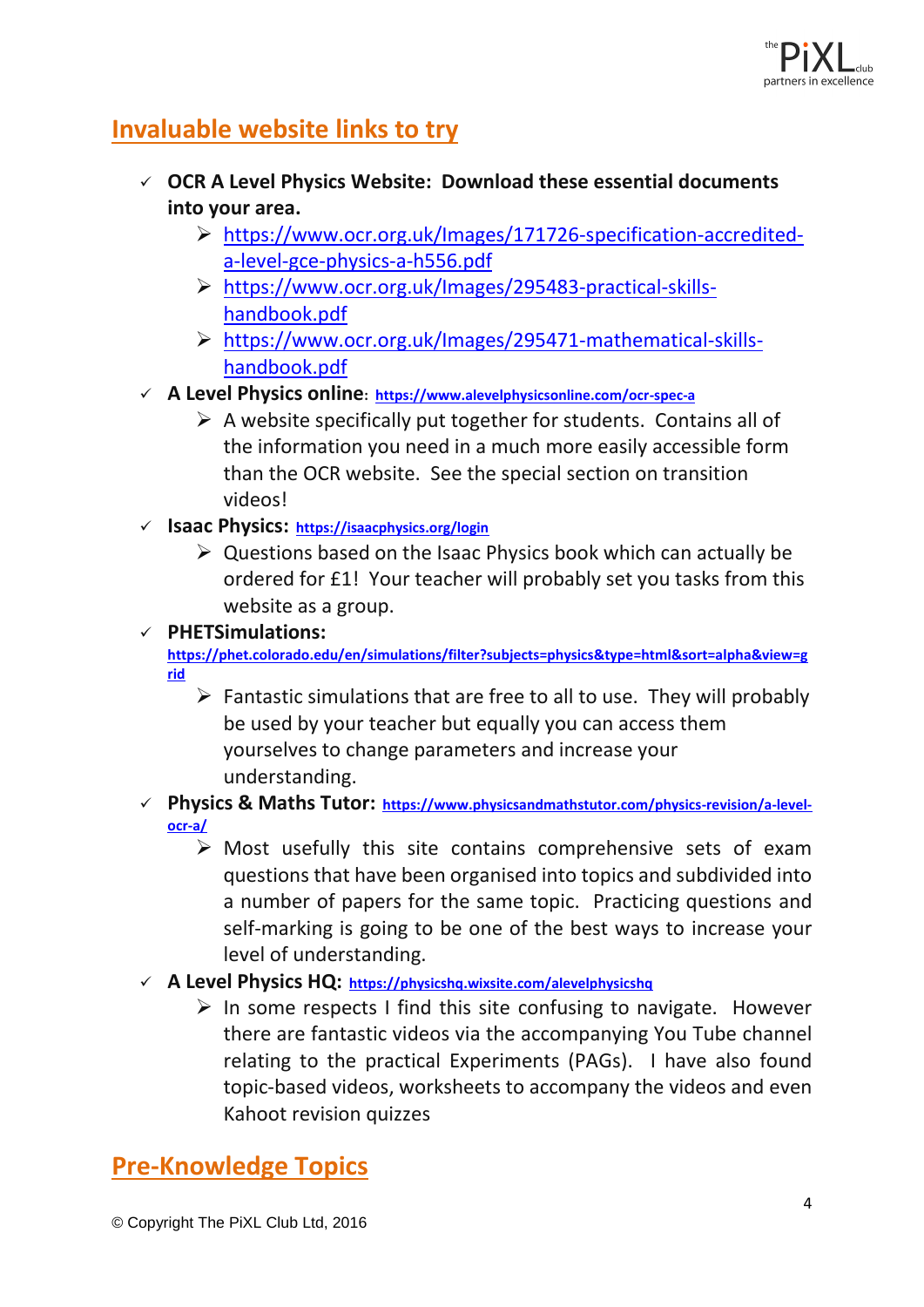![](_page_4_Picture_0.jpeg)

Below are ten topics that are essential foundations for you study of A-Level Physics. Each topics has example questions and links where you can find our more information as you prepare for next year.

#### **Symbols and Prefixes**

|                                    | <b>Prefix</b> | Symbol | Power of ten     |                                         |
|------------------------------------|---------------|--------|------------------|-----------------------------------------|
|                                    | Nano          | n      | $\times 10^{-9}$ |                                         |
|                                    | Micro         | $\mu$  | $x 10^{-6}$      |                                         |
|                                    | Milli         | m      | $x 10^{-3}$      |                                         |
|                                    | Centi         | C      | $x 10^{-2}$      |                                         |
|                                    | Kilo          | k      | $\times 10^3$    |                                         |
|                                    | Mega          | M      | $\times$ 10 $^6$ |                                         |
| At A level, unlike<br>remember all | Giga          | G      | $\times 10^9$    | GCSE, you need to<br>symbols, units and |
| prefixes. Below is a               |               |        |                  | list of quantities you                  |

may have already come across and will be using during your A level course

| Quantity             | Symbol  | Unit       |
|----------------------|---------|------------|
| Velocity             | v       | $ms^{-1}$  |
| Acceleration         | a       | $ms^{-2}$  |
| Time                 | $\sf t$ | S          |
| Force                | F       | N          |
| Resistance           | R       | Ω          |
| Potential difference | V       | V          |
| Current              | ı       | A          |
| Energy               | E or W  | J          |
| Pressure             | P       | Pa         |
| Momentum             | р       | $kgms-1$   |
| Power                | P       | W          |
| Density              | $\rho$  | $kgm^{-3}$ |
| Charge               | Q       | C          |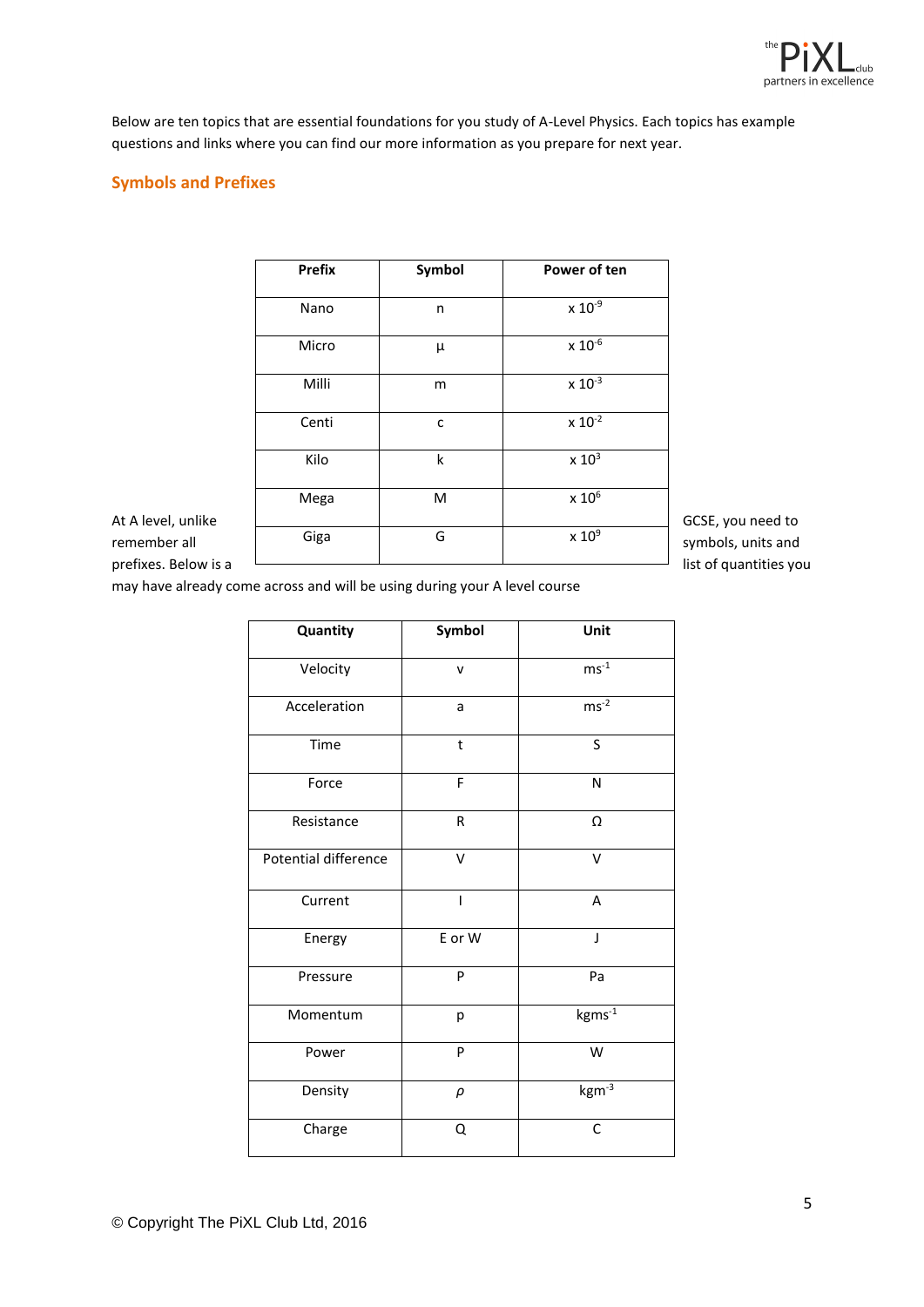![](_page_5_Picture_0.jpeg)

Solve the following:

- **1.** How many metres in 2.4 km?
- **2.** How many joules in 8.1 MJ?
- **3.** Convert 326 GW into W.
- **4.** Convert 54600 mm into m.
- **5.** How many grams in 240 kg?
- **7.** Convert 632 nm into m. Express in standard form.
- **8.** Convert 1002 mV into V. Express in standard form.
- **9.** How many eV in 0.511 MeV? Express in standard form.
- **10.** How many m in 11 km? Express in standard form.

**6.** Convert 0.18 nm into m.

#### **Standard Form (Ref Mathematical Skills Handbook)**

At A level quantity will be written in standard form, and it is expected that your answers will be too.

This means answers should be written as  $...,x$  10<sup>y</sup>. E.g. for an answer of 1200kg we would write 1.2 x 10<sup>3</sup>kg. For more information visit: [www.bbc.co.uk/education/guides/zc2hsbk/revision](http://www.bbc.co.uk/education/guides/zc2hsbk/revision)

**1.** Write 2530 in standard form. **2.** Write 280 in standard form. **3.** Write 0.77 in standard form. **4.** Write 0.0091 in standard form. **5.** Write 1 872 000 in standard form. **6.** Write 12.2 in standard form. **7.** Write  $2.4 \times 10^{-2}$  as a normal number. **8.** Write  $3.505 \times 10^{-1}$  as a normal number. **9.** Write 8.31 x 10 <sup>6</sup> as a normal number. **10.** Write  $6.002 \times 10^2$  as a normal number. **11.** Write  $1.5 \times 10^{-4}$  as a normal number. **12.** Write  $4.3 \times 10^3$  as a normal number.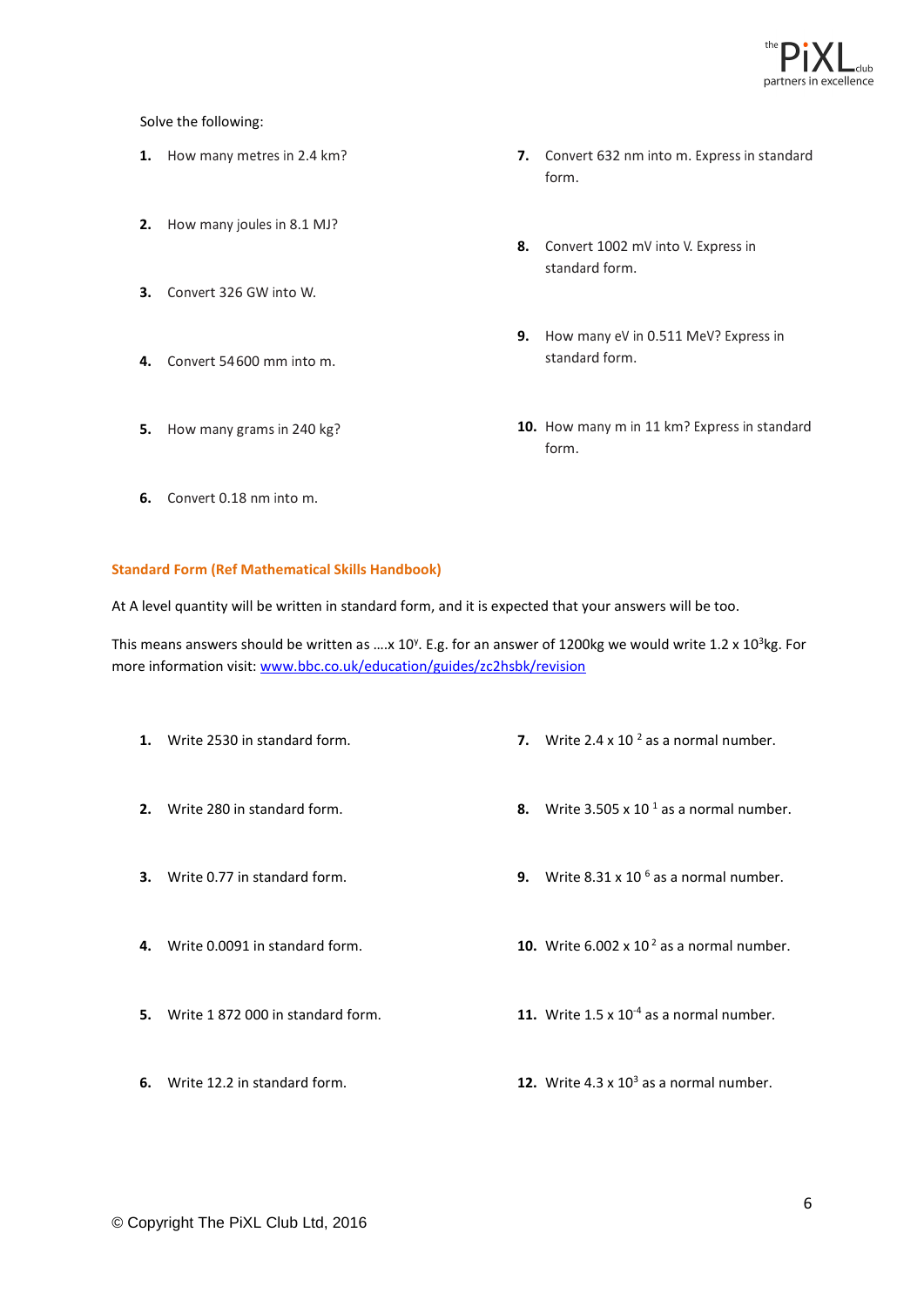![](_page_6_Picture_0.jpeg)

#### **Rearranging formulae**

This is something you will have done at GCSE and it is crucial you master it for success at A level. For a recap of GCSE watch the following links:

[www.khanacademy.org/math/algebra/one-variable-linear-equations/old-school-equations/v/solving-for-a](http://www.khanacademy.org/math/algebra/one-variable-linear-equations/old-school-equations/v/solving-for-a-variable)[variable](http://www.khanacademy.org/math/algebra/one-variable-linear-equations/old-school-equations/v/solving-for-a-variable)

[www.youtube.com/watch?v=\\_WWgc3ABSj4](http://www.youtube.com/watch?v=_WWgc3ABSj4)

#### Rearrange the following:

**1.** E=m x g x h to find h

**6.**  $v = u + at to find a$ 

**2.** Q= I x t to find I

**7.**  $v^2 = u^2 + 2as$  to find s

**3.**  $E = \frac{1}{2}$  m  $v^2$  to find m

**8.**  $v^2 = u^2 + 2as$  to find u

- **4.**  $E = \frac{1}{2}$  m  $v^2$  to find v
- **5.**  $v = u + at to find u$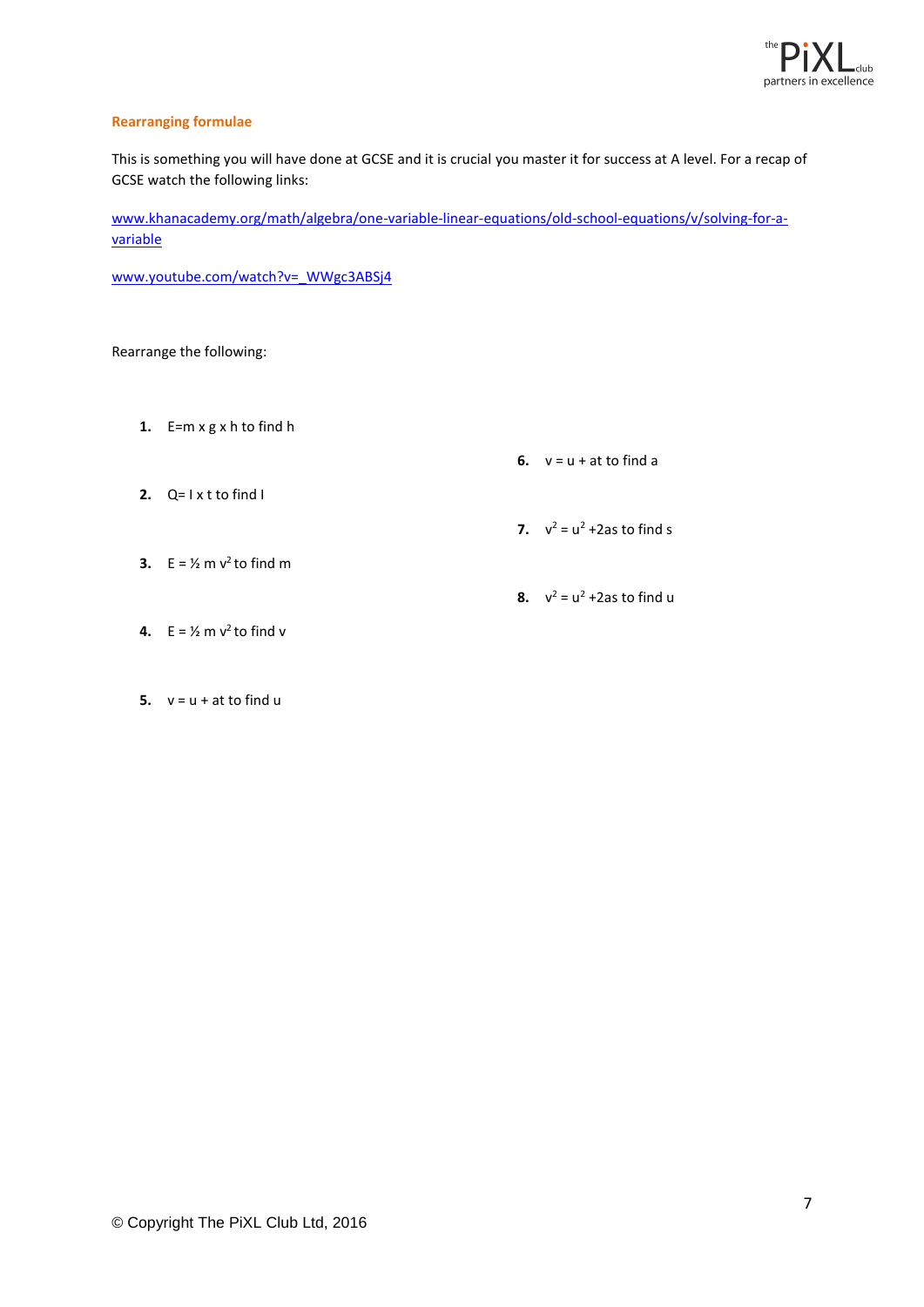![](_page_7_Picture_0.jpeg)

#### **Significant figures (Ref Mathematical Skills Handbook)**

At A level you will be expected to use an appropriate number of significant figures in your answers. The number of significant figures you should use is the same as the number of significant figures in the data you are given. You can never be more precise than the data you are given so if that is given to 3 significant your answer should be too. E.g. Distance = 8.24m, time = 1.23s therefore speed = 6.75m/s

The website below summarises the rules and how to round correctly.

<http://www.purplemath.com/modules/rounding2.htm>

Give the following to 3 significant figures:

| 1. 3.4527 | 4. 1.0247 |
|-----------|-----------|
| 2. 40.691 | 5. 59.972 |

**3.** 0.838991

Calculate the following to a suitable number of significant figures:

- **6.** 63.2/78.1
- **7.** 39+78+120
- **8.** (3.4+3.7+3.2)/3
- **9.** 0.0256 x 0.129

**10.** 592.3/0.1772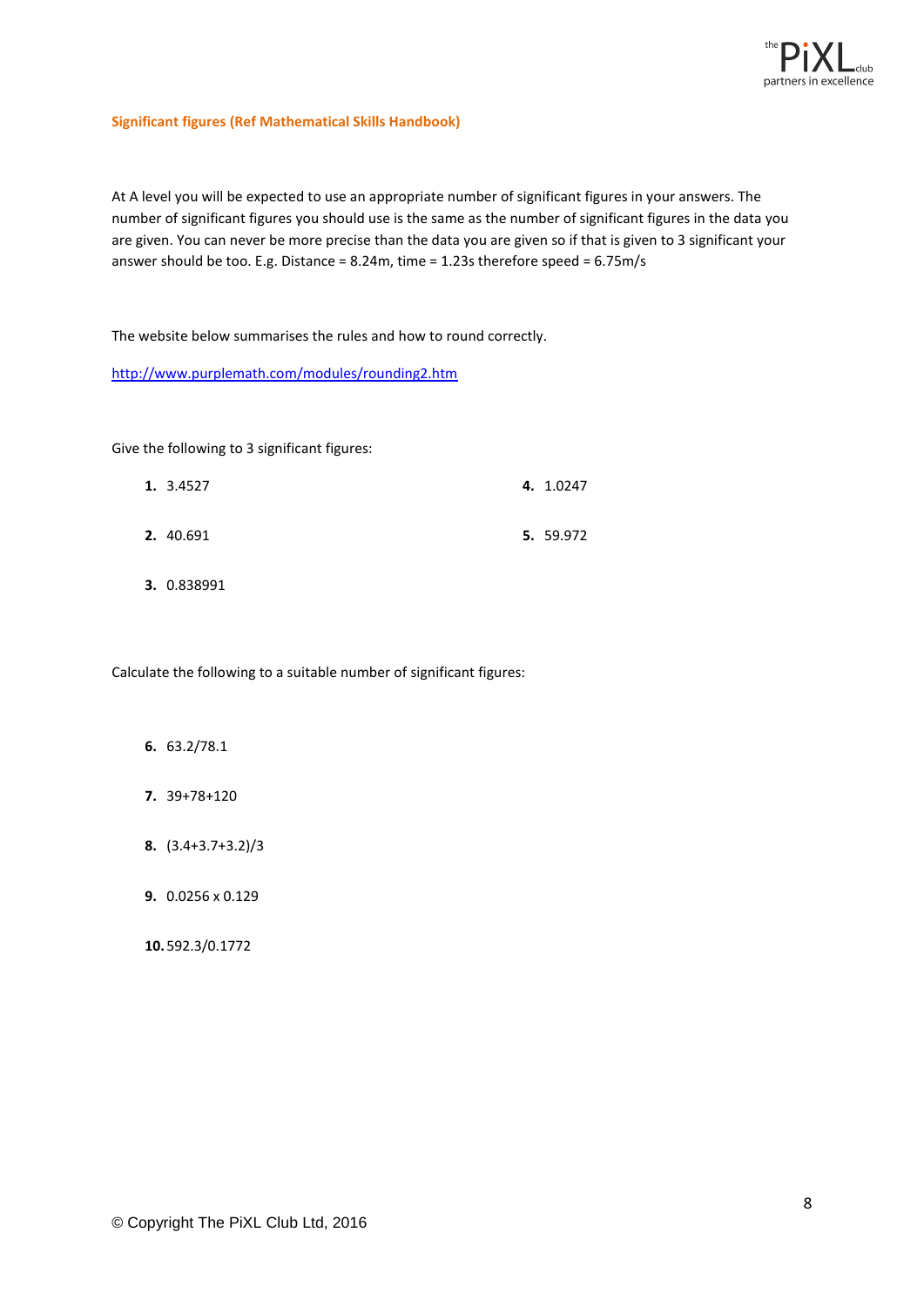![](_page_8_Picture_0.jpeg)

#### **Atomic Structure**

You will study nuclear decay in more detail at A level covering the topics of radioactivity and particle physics. In order to explain what happens you need to have a good understanding of the model of the atom. You need to know what the atom is made up of, relative charges and masses and how sub atomic particles are arranged.

The following video explains how the current model was discovered [www.youtube.com/watch?v=wzALbzTdnc8](http://www.youtube.com/watch?v=wzALbzTdnc8)

Describe the model used for the structure of an atom including details of the individual particles that make up an atom and the relative charges and masses of these particles. You may wish to include a diagram and explain how this model was discovered by Rutherford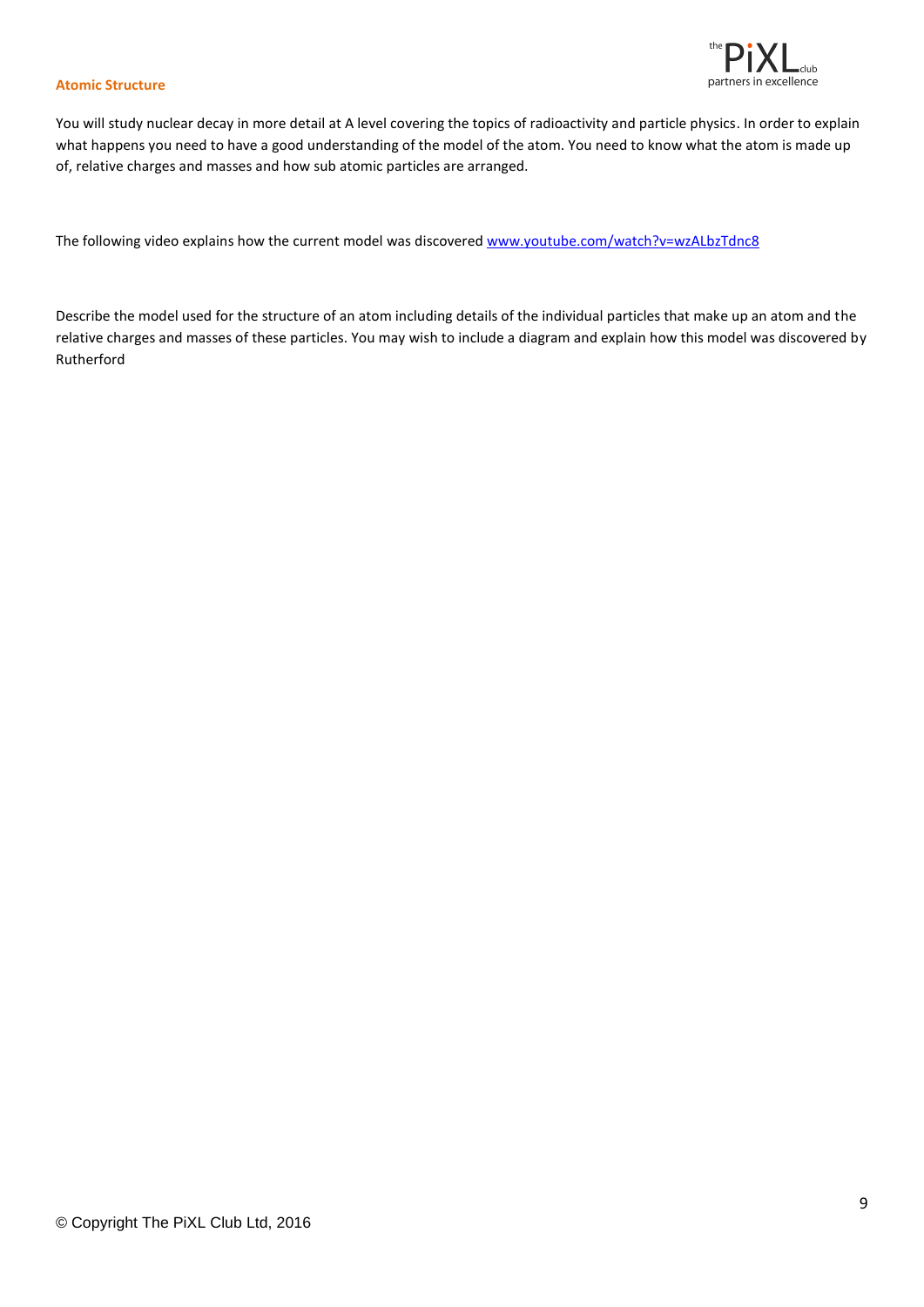![](_page_9_Picture_0.jpeg)

#### **Recording Data (Ref Practical Skills Handbook)**

Whilst carrying out a practical activity you need to write all your raw results into a table. Don't wait until the end, discard anomalies and then write it up in neat.

Tables should have column heading and units in this format quantity/unit e.g. length /mm

All results in a column should have the same precision and if you have repeated the experiment you should calculate a mean to the same precision as the data.

Below are link to practical handbooks so you can familiarise yourself with expectations.

<http://www.ocr.org.uk/Images/295483-practical-skills-handbook.pdf>

Below is a table of results from an experiment where a ball was rolled down a ramp of different lengths. A ruler and stop clock were used.

|           | <b>Time</b> |                |         |       |
|-----------|-------------|----------------|---------|-------|
| Length/cm | Trial 1     | <b>Trial 2</b> | Trial 3 | Mean  |
| 10        | 1.45        | 1.48           | 1.46    | 1.463 |
| 22        | 2.78        | 2.72           | 2.74    | 2.747 |
| 30        | 4.05        | 4.01           | 4.03    | 4.03  |
| 41        | 5.46        | 5.47           | 5.46    | 5.463 |
| 51        | 7.02        | 6.96           | 6.98    | 6.98  |
| 65        | 8.24        | 9.68           | 8.24    | 8.72  |
| 70        | 9.01        | 9.02           | 9.0     | 9.01  |

**1)** Identify the errors the student has made.

#### **Graphs (Ref Practical Skills Handbook)**

After a practical activity the next step is to draw a graph that will be useful to you. Drawing a graph is a skill you should be familiar with already but you need to be extremely vigilant at A level. Before you draw your graph to need to identify a suitable scale to draw taking the following into consideration:

- the maximum and minimum values of each variable
- whether 0.0 should be included as a data point; graphs don't need to show the origin, a false origin can be used if your data doesn't start near zero.
- the plots should cover at least half of the grid supplied for the graph.
- the axes should use a sensible scale e.g. multiples of 1,2, 5 etc)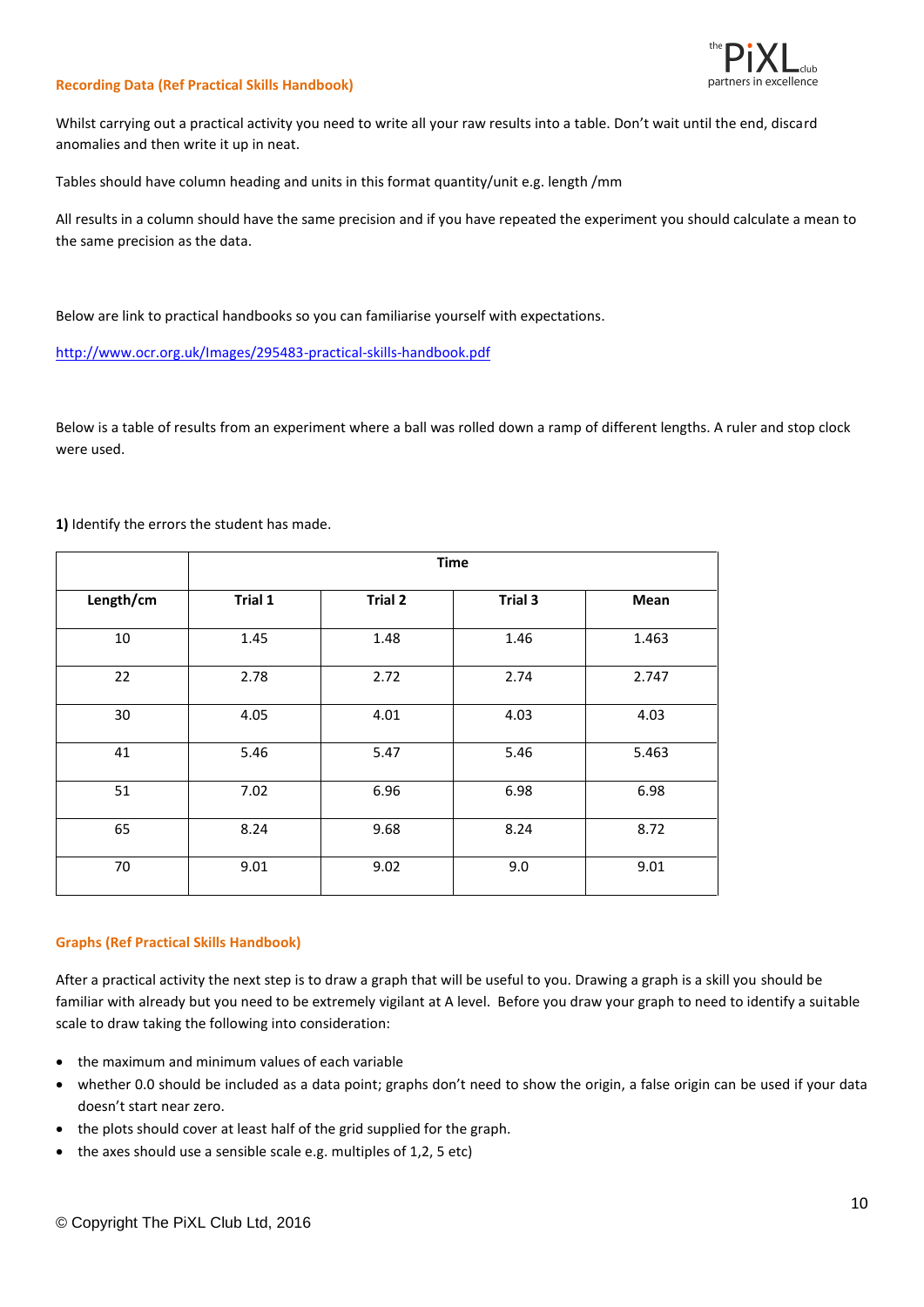#### Identify how the following graphs could be improved

![](_page_10_Picture_1.jpeg)

![](_page_10_Figure_2.jpeg)

![](_page_10_Figure_3.jpeg)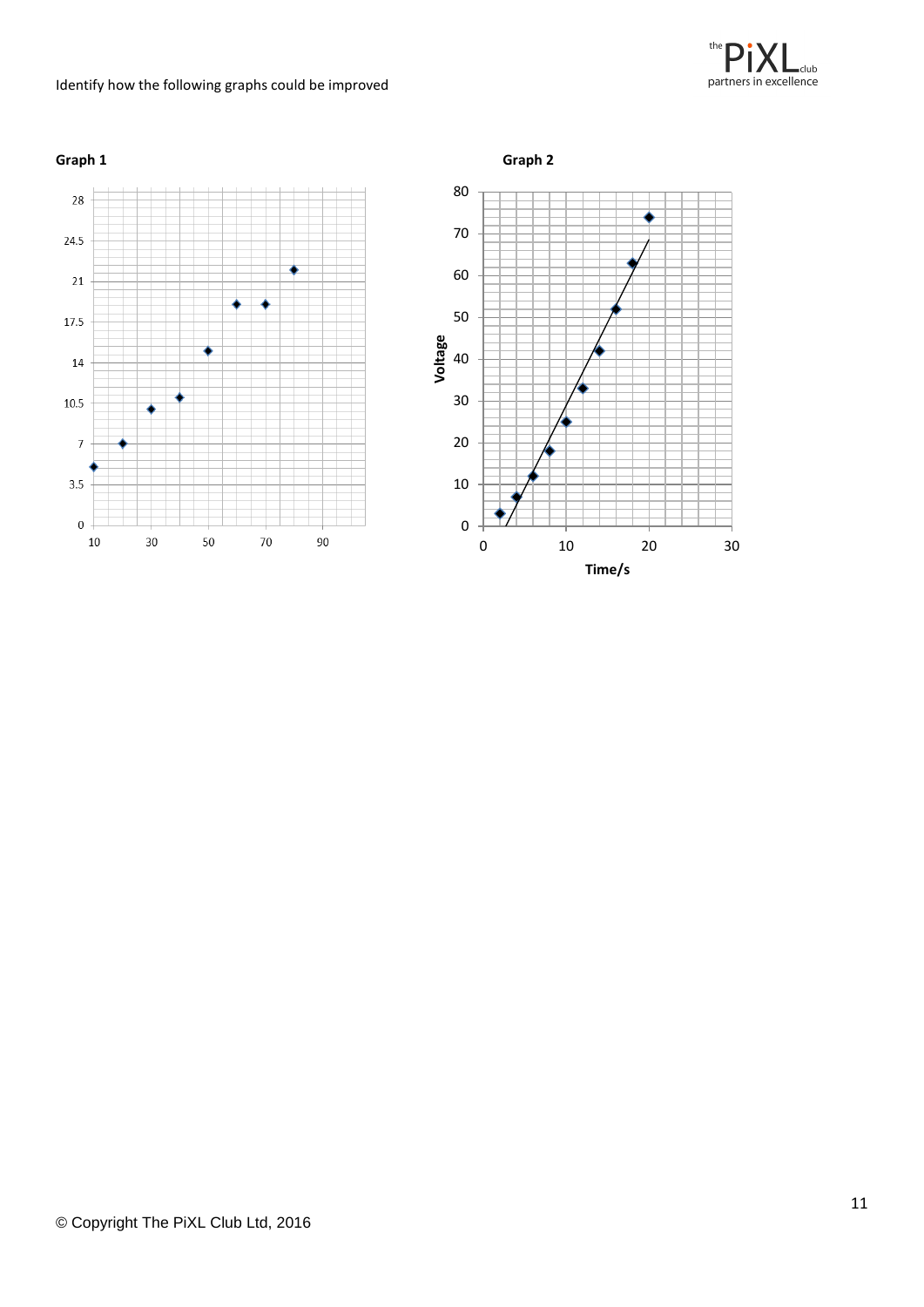![](_page_11_Picture_0.jpeg)

#### **Forces and Motion**

At GCSE you studied forces and motion and at A level you will explore this topic in more detail so it is essential you have a good understanding of the content covered at GCSE. You will be expected to describe, explain and carry calculations concerning the motion of objects. The websites below cover Newton's laws of motion and have links to these in action.

<http://www.physicsclassroom.com/Physics-Tutorial/Newton-s-Laws>

<http://www.sciencechannel.com/games-and-interactives/newtons-laws-of-motion-interactive/>

Sketch a velocity-time graph showing the journey of a skydiver after leaving the plane to reaching the ground.

Mark on terminal velocity.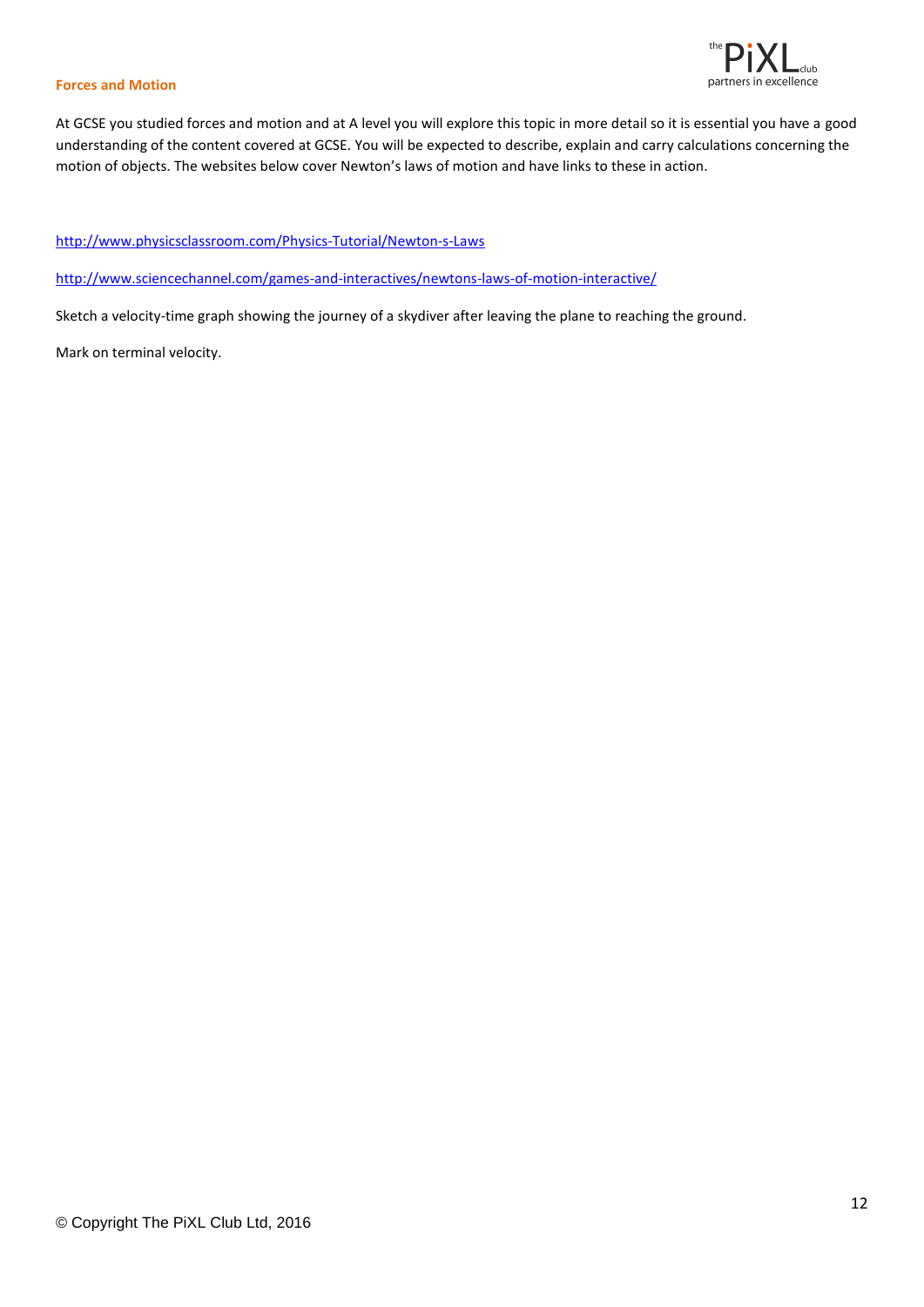![](_page_12_Picture_0.jpeg)

#### **Electricity**

At A level you will learn more about how current and voltage behave in different circuits containing different components. You should be familiar with current and voltage rules in a series and parallel circuit as well as calculating the resistance of a device.

<http://www.allaboutcircuits.com/textbook/direct-current/chpt-1/electric-circuits/>

<http://www.physicsclassroom.com/class/circuits>

**1a)** Add the missing ammeter readings on the circuits below.

![](_page_12_Figure_6.jpeg)

**b)** Explain why the second circuit has more current flowing than the first.

**2)** Add the missing potential differences to the following circuits

![](_page_12_Picture_9.jpeg)

![](_page_12_Picture_10.jpeg)

#### **Waves**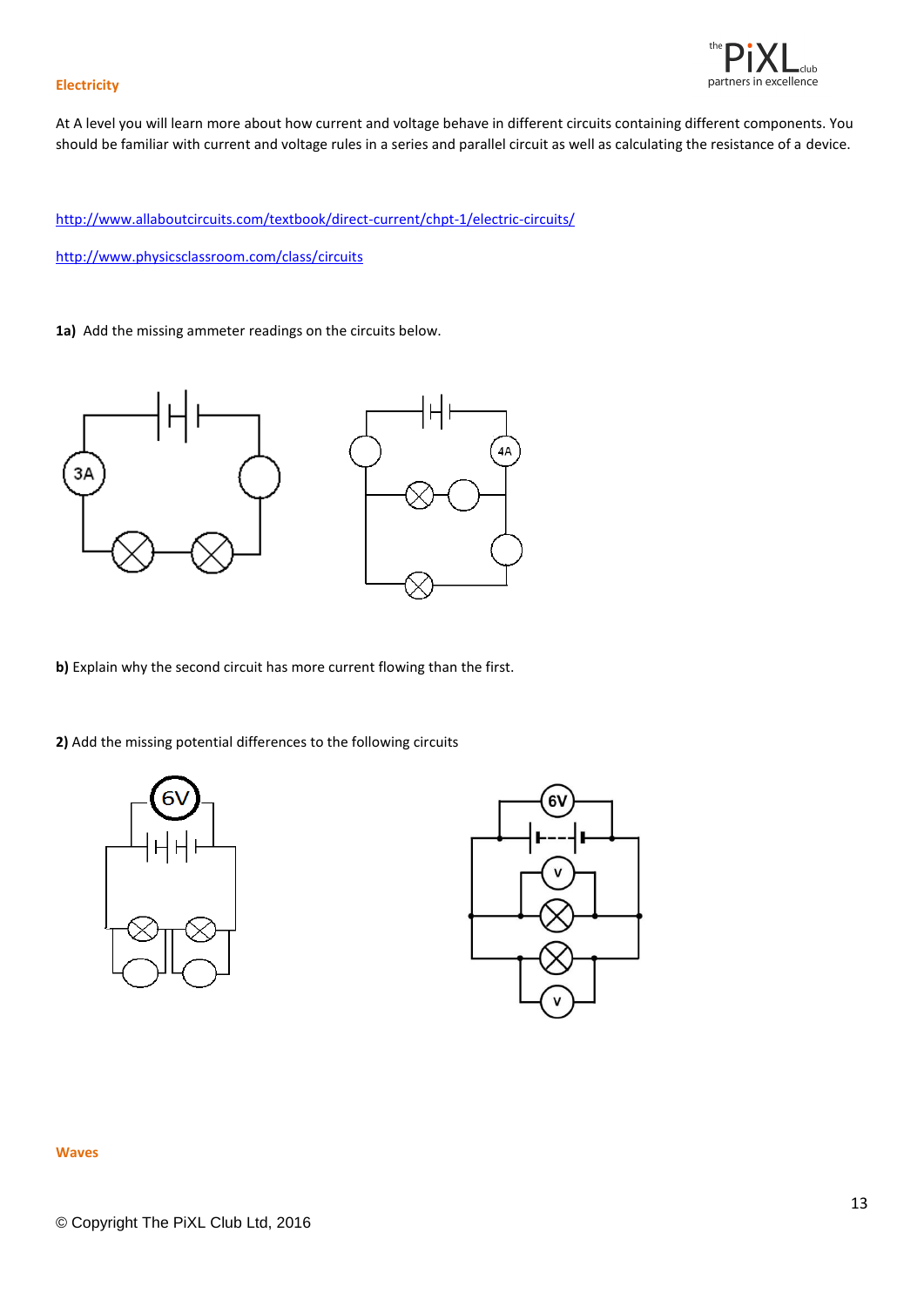![](_page_13_Picture_0.jpeg)

You have studied different types of waves and used the wave equation to calculate speed, frequency and wavelength. You will also have studied reflection and refraction.

Use the following links to review this topic.

<http://www.bbc.co.uk/education/clips/zb7gkqt>

<https://www.khanacademy.org/science/physics/mechanical-waves-and-sound/mechanical-waves/v/introduction-to-waves>

<https://www.khanacademy.org/science/physics/mechanical-waves-and-sound/mechanical-waves/v/introduction-to-waves>

**1)** Draw a diagram showing the refraction of a wave through a rectangular glass block. Explain why the ray of light takes this path.

**2)** Describe the difference between a longitudinal and transverse waves and give an example of each

**3)** Draw a wave and label the wavelength and amplitude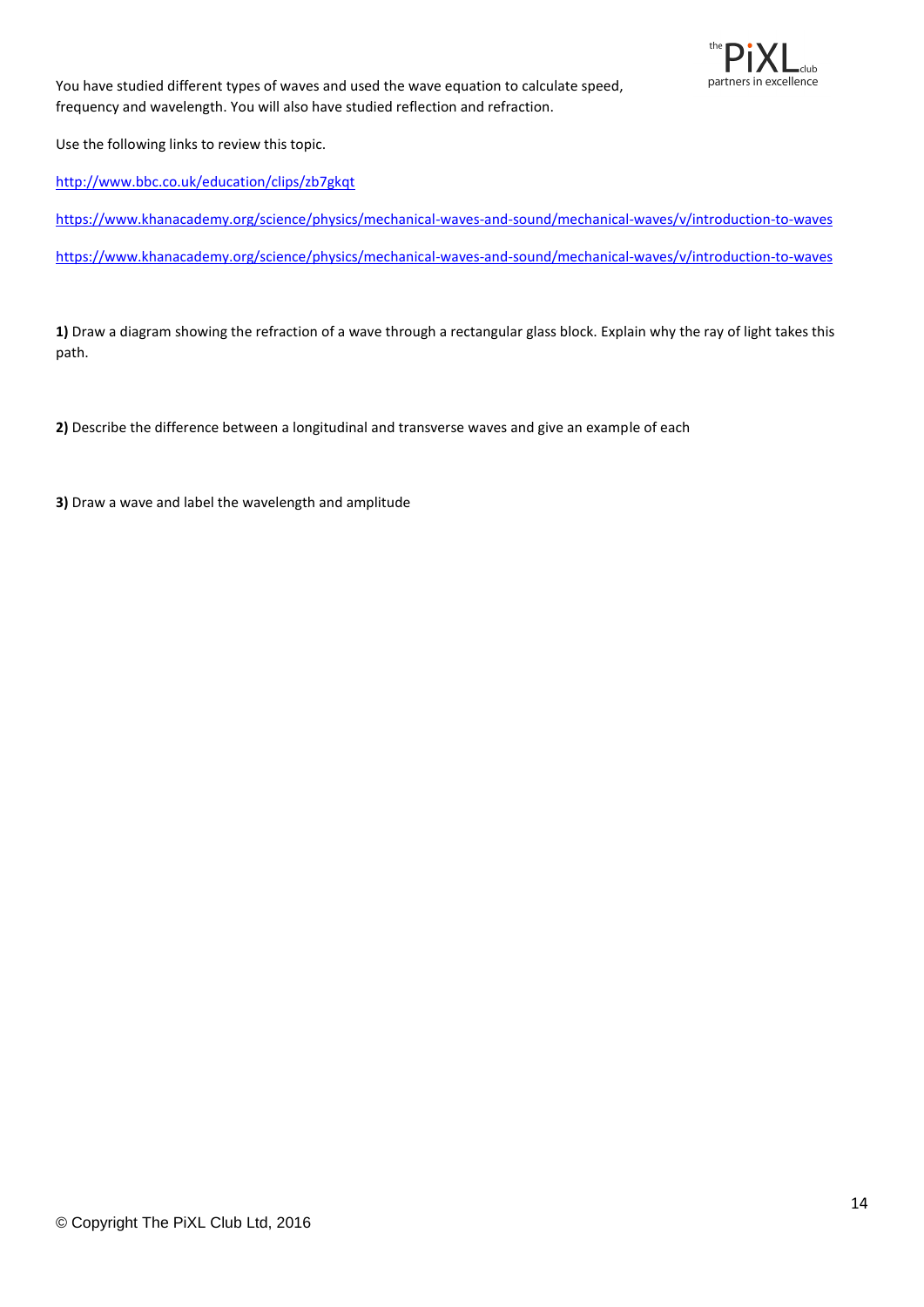![](_page_14_Picture_0.jpeg)

#### **Ideas for Day Trips**

Here are some suggestions for some physics-themed days out for you to enjoy over the summer break. Try and have some fun as you prepare for two tough but rewarding years ahead!

#### **Northern England and Scotland**

- **1. Jodrell Bank Observatory** Cheshire one of the largest moveable radio telescopes in the world and the location of the filming of the BBC's Stargazing Live. The site has both indoor and outdoor activities.
- **2. MOSI** Manchester Massive free museum showing how science helped Britain lead the way through the industrial revolution. Contains hands on exhibits and displays and often host regular travelling exhibitions.
- **3. Liverpool World Museum** / **Spaceport –** Liverpool/Wirral Start the day off at an excellent family science museum with a top floor dedicated to astronomy including a planetarium. Take the ferry cross the Mersey to another family friendly museum dedicated to spaceflight.
- **4. Kielder Observatory** Northumberland Book ahead at this popular observatory in the midst of the darkest night skies the UK has to offer. Regular tours and opportunities to view the stars through professional telescopes take place on a nightly basis.
- **5. Glasgow Science Centre** The Centre is home to hundreds of interactive exhibits throughout the three engaging floors

#### **The Midlands and Wales**

- 1. **Electric Mountain** Snowdonia Set against a mountainous backdrop is a working pumped storage power station. Take a tour deep into the heart of the mountain and see the turbines spring into action to meet our ever increasing demand for electricity. Take a stroll up on of the UKs highest peaks in the afternoon.
- 2. **National Space Centre**  Leicester With six interactive galleries, the UK's largest planetarium, unique 3D Simulator experience, the award-winning National Space Centre in Leicester is an out of this world visitor attraction
- 3. **Alton Towers** Staffordshire Treat yourself to a go on a few rollercoasters whilst discussing Newton's Laws. You may want to download and take these handy rollercoaster physics notes with you<http://www.explainthatstuff.com/rollercoasters.html>

#### **Southern England**

- **1. Royal Observatory** London Visit the Royal Observatory Greenwich to stand on the historic Prime Meridian of the World, see the home of Greenwich Mean Time (GMT), and explore your place in the universe at London's only planetarium.
- **2. Herschel Museum of Astronomy –** Bath As you walk around the picturesque Roman city take an hour or two out at the home of one of the great scientists – discoverer of Infra-red radiation and Uranus.
- **3. @Bristol –** Bristol home to the UK's only 3D Planetarium and one of the biggest science centres.
- **4. The Royal Institution –** London The birthplace of many important ideas of modern physics, including Michael Faraday's lectures on electricity. Now home to the RI Christmas lectures and many exhibits of science history.

## **A Level Physics Transition Baseline Assessment**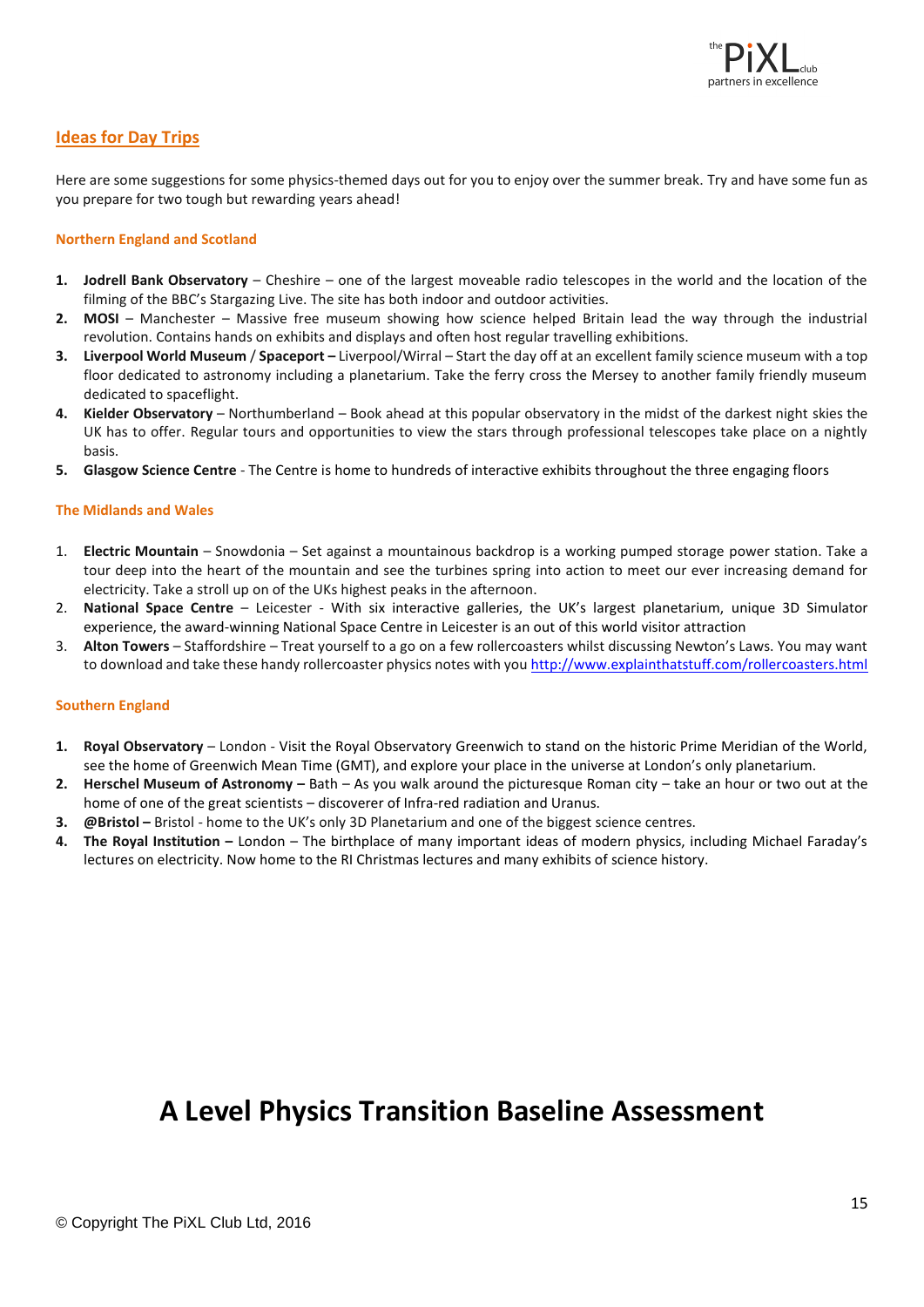![](_page_15_Picture_0.jpeg)

#### **40 Marks – 40 Minutes**

A single piece of graph paper is required for the completion of the assessment.

You may use a calculator.

| Question<br>Number | Topic                      | Score        |
|--------------------|----------------------------|--------------|
|                    |                            |              |
| 1                  | Symbols and Prefixes       | /3           |
| $\overline{2}$     | <b>Standard Form</b>       | /4           |
| 3                  | Re-arranging Equations     | /3           |
| 4                  | <b>Atomic Structure</b>    | /3           |
| 5                  | Recording Data             | /3           |
| 6                  | Graphing                   | /4           |
| $\overline{7}$     | Forces and Motion          | /10          |
| 8                  | <b>Electrical Circuits</b> | /5           |
| 9                  | Waves                      | /5           |
|                    |                            | Total<br>/40 |

Q1 Complete the following table:

| Unit prefix | <b>Meaning</b> |
|-------------|----------------|
| k (kilo)    | x 1000         |
|             | X 0.000001     |
| M (mega)    |                |
| $N$ (nano)  |                |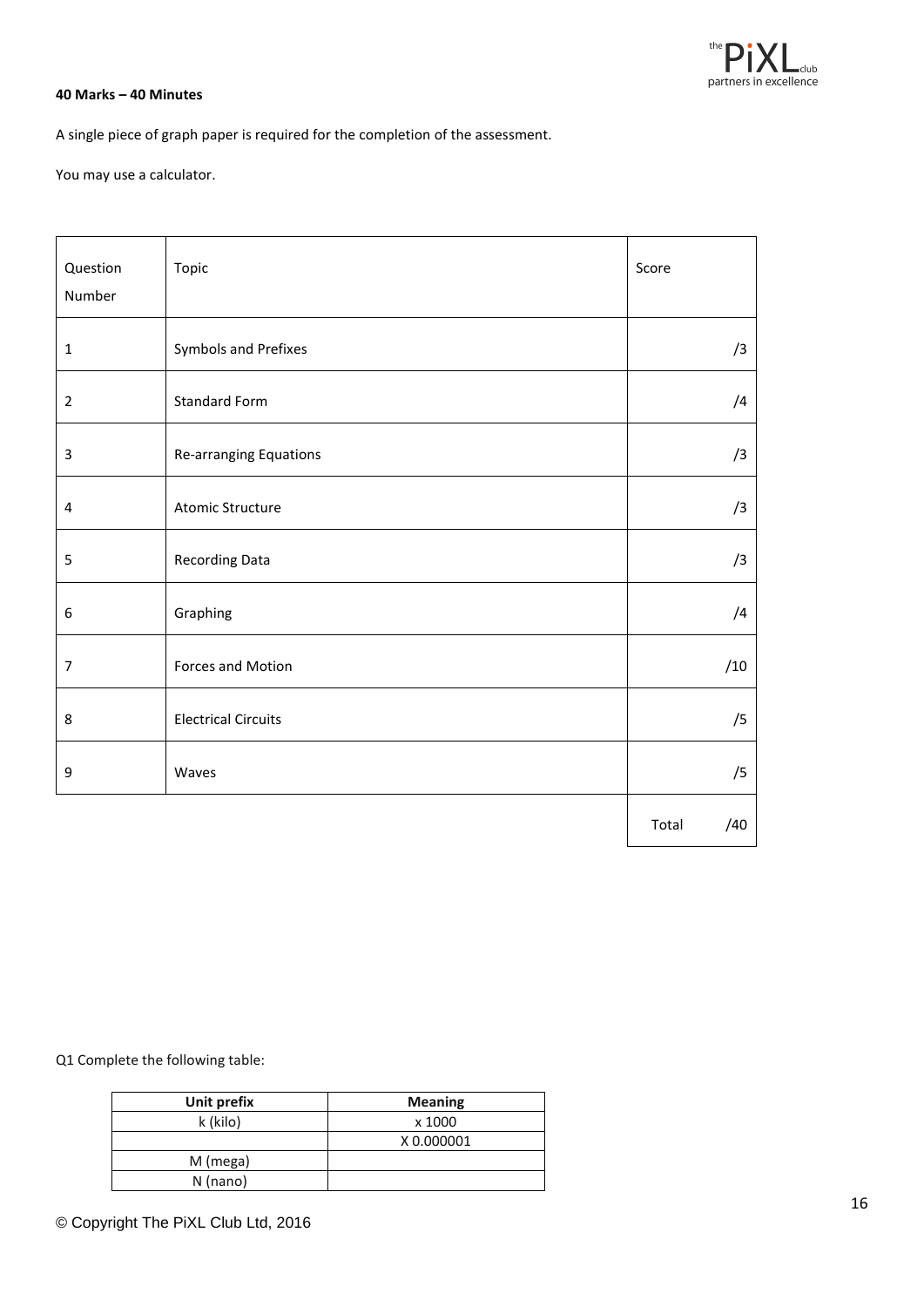![](_page_16_Picture_0.jpeg)

Q2

- a) Write the following numbers into standard form.
	- i. 0.012
	- ii. 120000
	- iii. 0.00000012

[3]

**[4]**

b) Complete the following calculations and right your answers to an appropriate number of significant figures.

- i. 2.1 X 0.15
- ii. 0.345 ÷ 0.114

Q3 Re-arrange the following equations to make R the subject of the equation.

- a)  $Q = WERTY$
- b)  $Q^2 = WR^2$
- c)  $Q = W RT^2$

**[3]**

Q4 Name the 3 particles (from GCSE) that make up an atom.

**……………………………………………………………………………………………………………………………………………… [1]** a) Which one of the above particles is not found in the nucleus of an atom? **……………………………………………………………………………………………………………………………………………… [1]**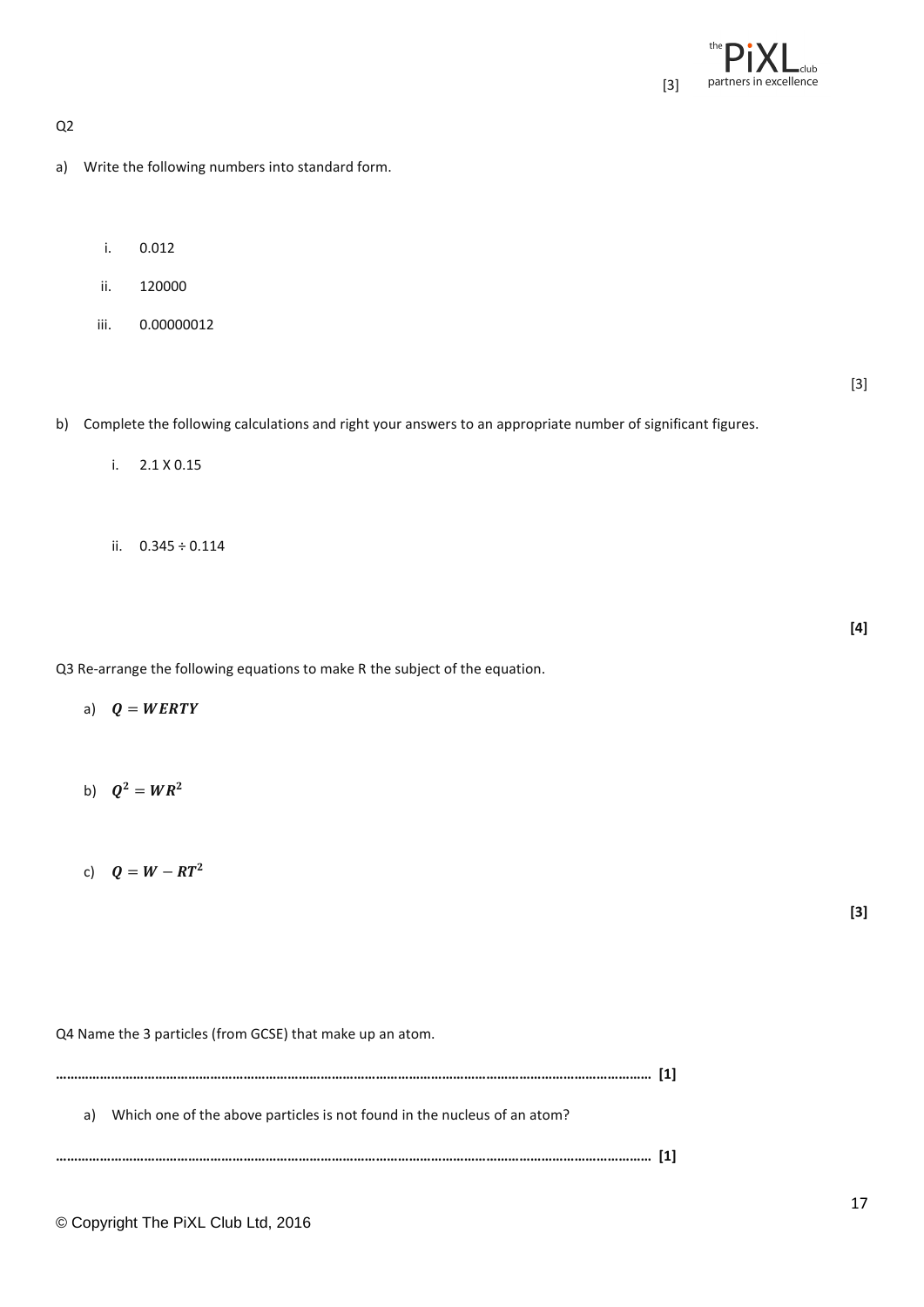#### Q5

#### a) Complete the following table

|         | (A)      |          |         |
|---------|----------|----------|---------|
| Voltage | Repeat 1 | Repeat 2 | Average |
| 2       | 0.23     | 0.26     | 0.25    |
| 4       | 0.46     | 0.53     |         |
| 6       | 0.69     | 0.78     | 0.74    |
| 8       | 0.92     | 1.04     | 0.98    |
| 10      | 1.15     | 1.30     | 1.23    |

**……………………………………………………………………………………………………………………………………………… [1]**

Q6

a) Use your piece of graph paper to plot a graph of Current (x-axis) against Voltage (y-axis) drawing a line of best fit through your data points.

**\_\_\_\_\_\_\_\_\_\_\_\_\_\_\_\_\_\_\_\_\_\_\_\_\_\_\_\_\_\_\_\_\_\_\_\_\_\_\_\_\_\_\_\_\_\_\_\_\_\_\_\_\_\_\_\_\_\_\_\_\_\_\_\_\_\_\_\_\_\_\_\_\_\_\_\_\_\_\_\_\_\_\_\_\_\_\_\_\_\_\_\_\_\_\_\_\_\_\_\_\_\_\_\_\_**

**\_\_\_\_\_\_\_\_\_\_\_\_\_\_\_\_\_\_\_\_\_\_\_\_\_\_\_\_\_\_\_\_\_\_\_\_\_\_\_\_\_\_\_\_\_\_\_\_\_\_\_\_\_\_\_\_\_\_\_\_\_\_\_\_\_\_\_\_\_\_\_\_\_\_\_\_\_\_\_\_\_\_\_\_\_\_\_\_\_\_\_\_\_\_\_\_\_\_\_\_\_\_\_\_\_**

**\_\_\_\_\_\_\_\_\_\_\_\_\_\_\_\_\_\_\_\_\_\_\_\_\_\_\_\_\_\_\_\_\_\_\_\_\_\_\_\_\_\_\_\_\_\_\_\_\_\_\_\_\_\_\_\_\_\_\_\_\_\_\_\_\_\_\_\_\_\_\_\_\_\_\_\_\_\_\_\_\_\_\_\_\_\_\_\_\_\_\_\_\_\_\_\_\_\_\_\_\_\_\_\_\_**

b) Find the gradient of your line of best fit

Q7 The graph below shows the journey of a skydiver after they have left the plane.

![](_page_17_Figure_9.jpeg)

a) Explain the shape of the graph commenting on how and why the forces have changed.

![](_page_17_Picture_12.jpeg)

**[4]**

![](_page_17_Figure_15.jpeg)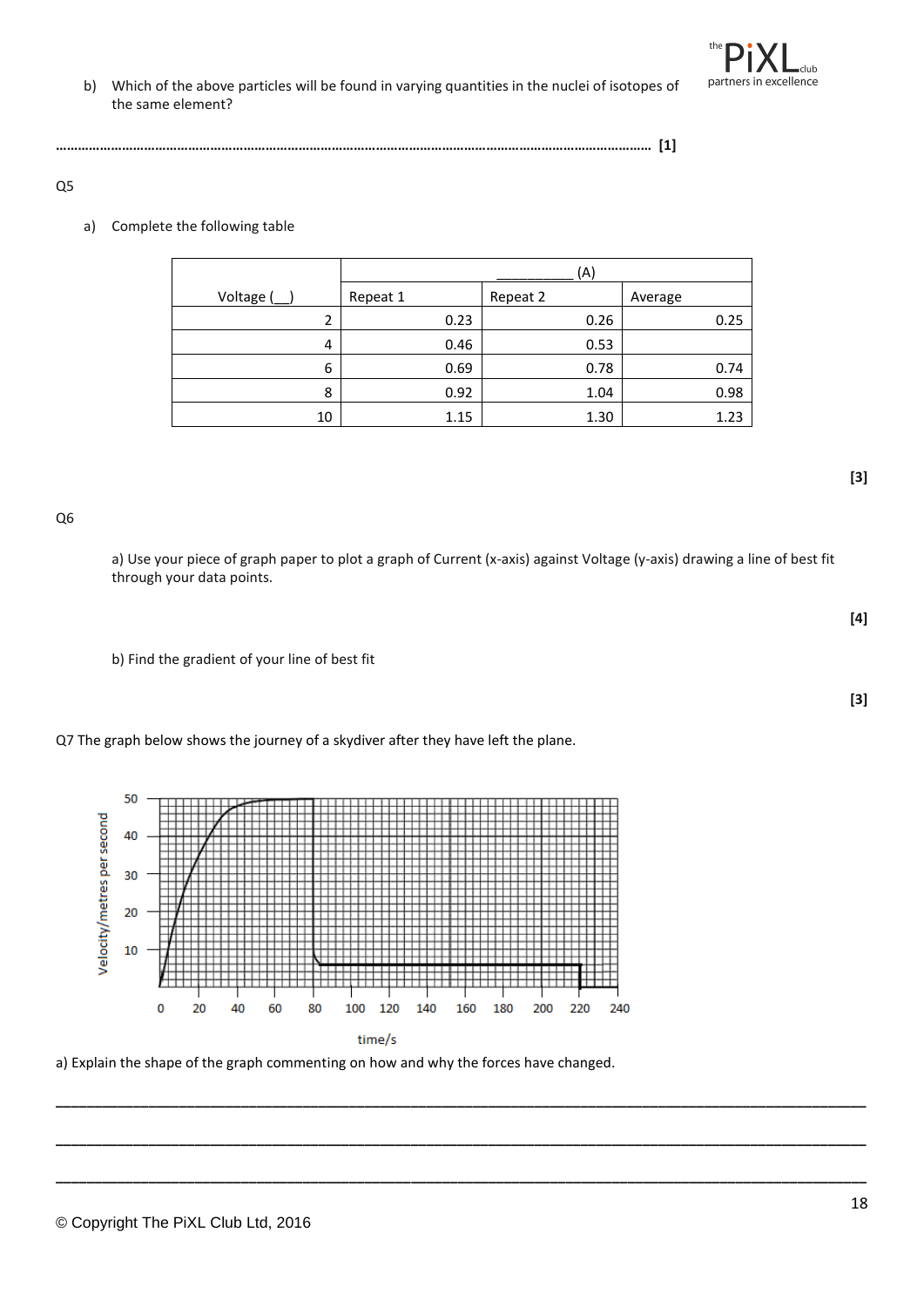![](_page_18_Picture_0.jpeg)

b) Calculate the distance travelled whilst at the second terminal velocity.

c) Calculate the average acceleration in the first 20 seconds.

Q8

a) Draw a circuit diagram to show how the resistance of a filament bulb could be measured using an ammeter and a voltmeter.

 $[6] % \begin{center} \includegraphics[width=\linewidth]{imagesSupplemental/Imetad-Architecture.png} \end{center} % \caption { % \textit{DefNet} of the \textit{DefNet} and \textit{DefNet} and \textit{DefNet} and \textit{DefNet} are used to be used. } \label{fig:DefNet} %$ 

 $[2]$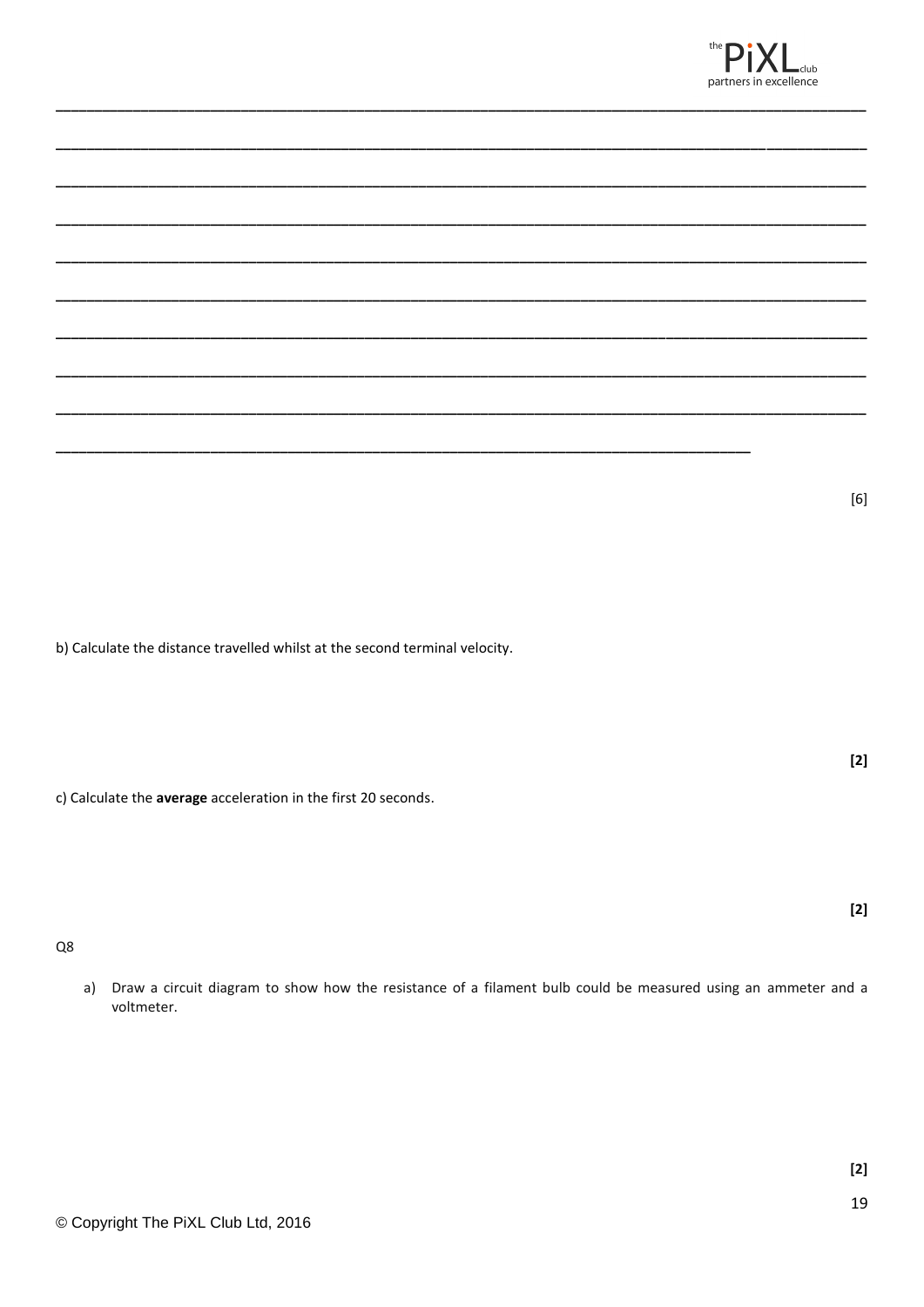![](_page_19_Picture_0.jpeg)

b) Look at the circuit diagram below. All of the resistors are identical.

![](_page_19_Picture_2.jpeg)

Write the missing values of current and potential difference:

 $i.$   $V1 =$ ii.  $V2 =$ iii.  $A1 =$ 

[3]

Q9 The diagram below shows a diagram of 3 complete longitudinal wave oscillations on a slinky:

![](_page_19_Figure_7.jpeg)

a) State the wavelength of the wave shown

**…………………………………………………………………………………………………………………………………………………… [1]**

- b) Label a complete wavelength on the diagram above with the correct symbol used for wavelength in GCSE and A Level Physics
	- **[1]**
- c) If the above wave had a frequency of 5Hz how long would it take an individual hoop to complete 1 full oscillation?

**[1]**

d) Calculate the speed of the wave

 $wave speed = frequency \times wavelength$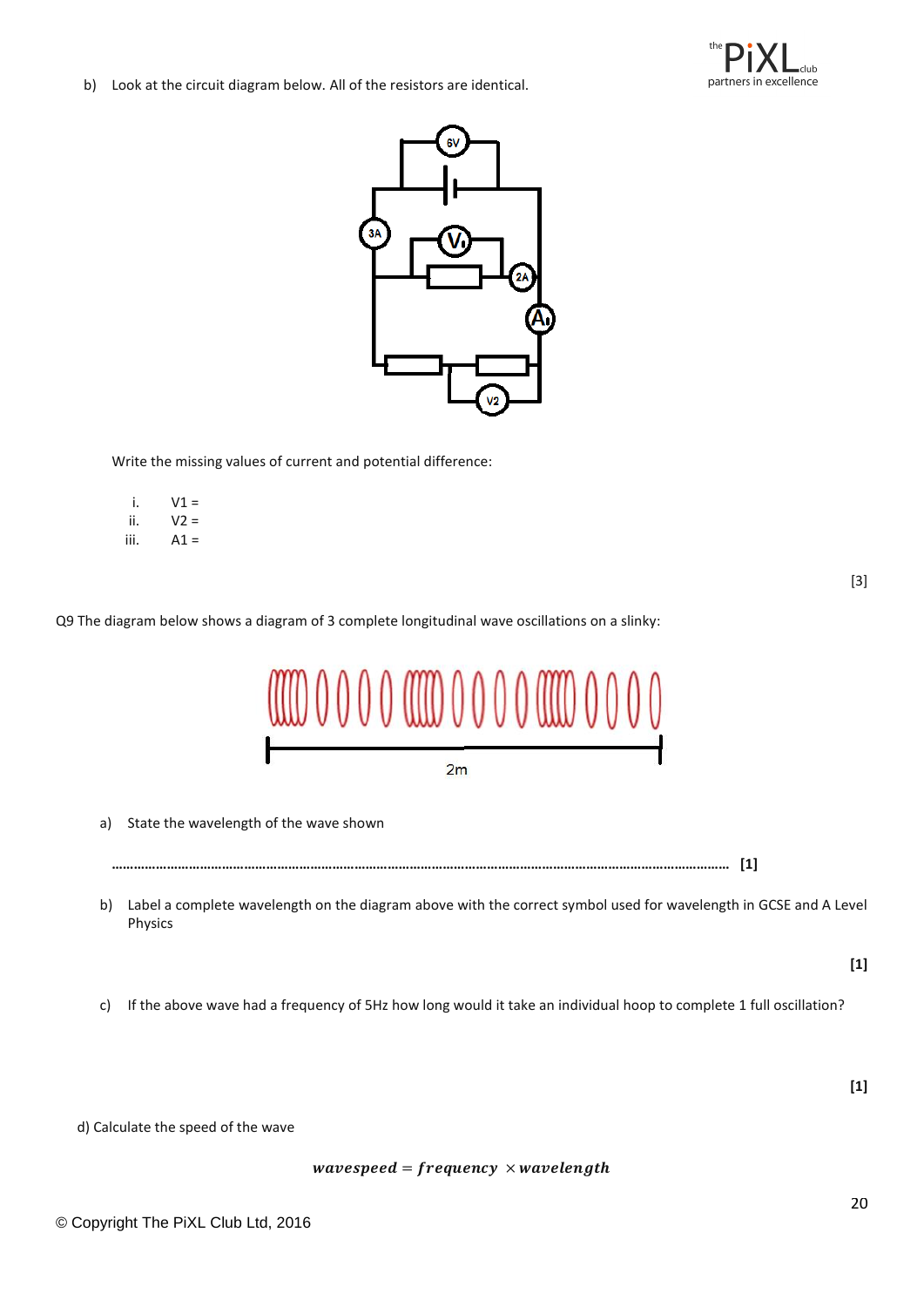![](_page_20_Picture_0.jpeg)

Wave speed = \_\_\_\_\_\_\_\_\_\_\_\_ Unit \_\_\_\_\_\_\_[2]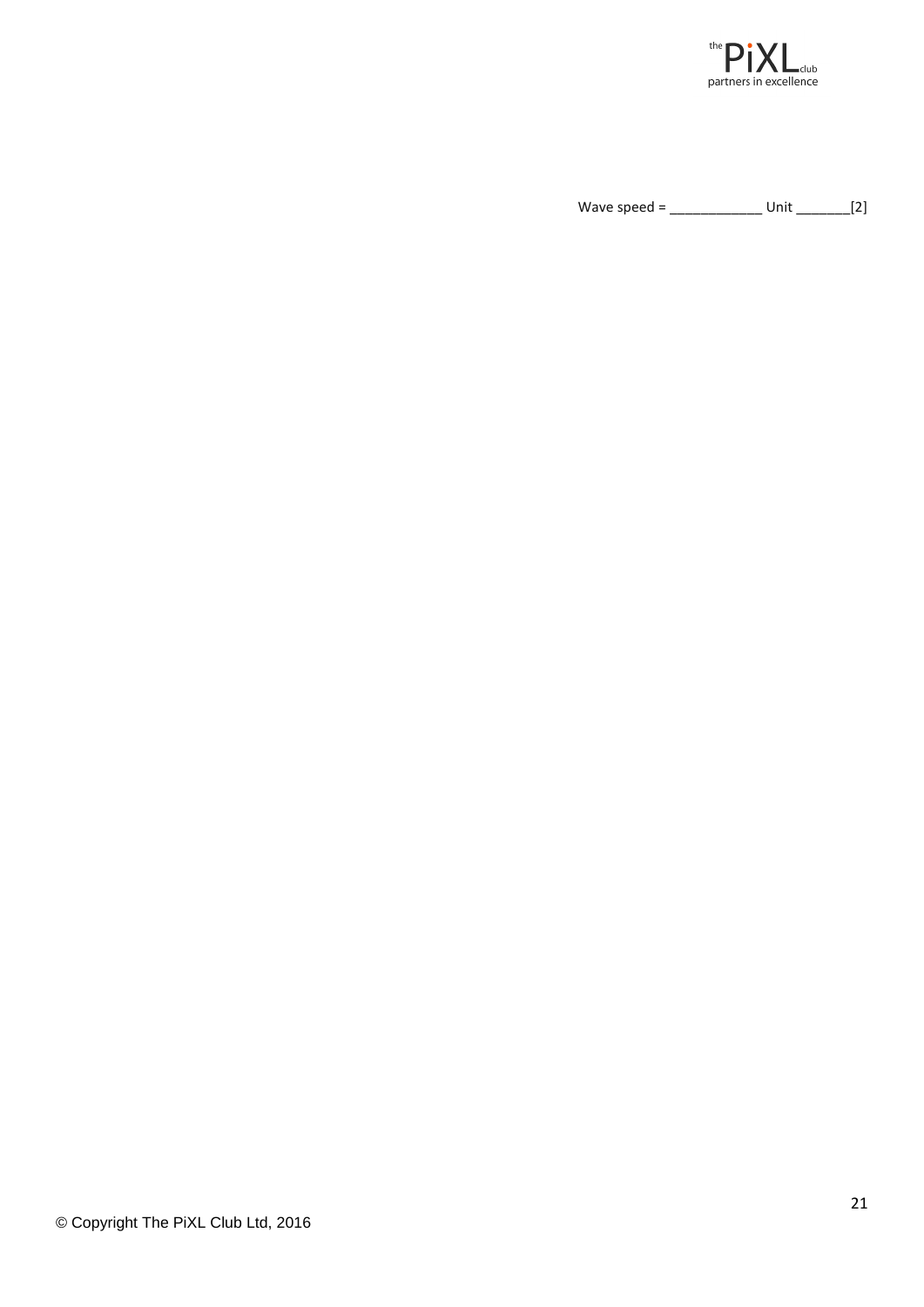![](_page_21_Picture_0.jpeg)

## **Interesting Background Reading**

is a selection of books that should appeal to a physicist – someone with an enquiring mind who wants to understand the universe around us. None of the selections are textbooks full of equation work (there will be plenty of time for that!) instead each provides insight to either an application of physics or a new area of study that you will be meeting at A Level for the first time.

5. **Surely You're Joking Mr Feynman: Adventures of a Curious Character**

![](_page_21_Picture_4.jpeg)

**ISBN - 009917331X -** Richard Feynman was a Nobel Prize winning Physicist. In my opinion he epitomises what a Physicist is. By reading this books you will get insight into his life's work including the creation of the first atomic bomb and his bongo playing adventures and his work in the field of particle physics.

(Also available on Audio book).

[https://www.waterstones.com/books/search/term/surely+youre+joking+mr+feynman++adventures+of+a+curious+chara](https://www.waterstones.com/books/search/term/surely+youre+joking+mr+feynman++adventures+of+a+curious+character) [cter](https://www.waterstones.com/books/search/term/surely+youre+joking+mr+feynman++adventures+of+a+curious+character)

#### **6. Moondust: In Search of the Men Who Fell to Earth**

![](_page_21_Picture_9.jpeg)

**ISBN – 1408802384 -** One of the greatest scientific achievements of all time was putting mankind on the surface of the moon. Only 12 men made the trip to the surface, at the time of writing the book only 9 are still with us. The book does an excellent job of using the personal accounts of the 9 remaining astronauts and many others involved in the space program at looking at the whole space-race era, with hopefully a new era of space flight about to begin as we push on to put mankind on Mars in the next couple of decades.

<https://www.waterstones.com/books/search/term/moondust++in+search+of+the+men+who+fell+to+earth>

**7. Quantum Theory Cannot Hurt You: Understanding the Mind-Blowing Building Blocks of the Universe**

![](_page_21_Picture_13.jpeg)

**ISBN - 057131502X -** Any Physics book by Marcus Chown is an excellent insight into some of the more exotic areas of Physics that require no prior knowledge. In your first year of A-Level study you will meet the quantum world for the first time. This book will fill you with interesting facts and handy analogies to whip out to impress your peers!

<https://www.waterstones.com/book/quantum-theory-cannot-hurt-you/marcus-chown/9780571315024>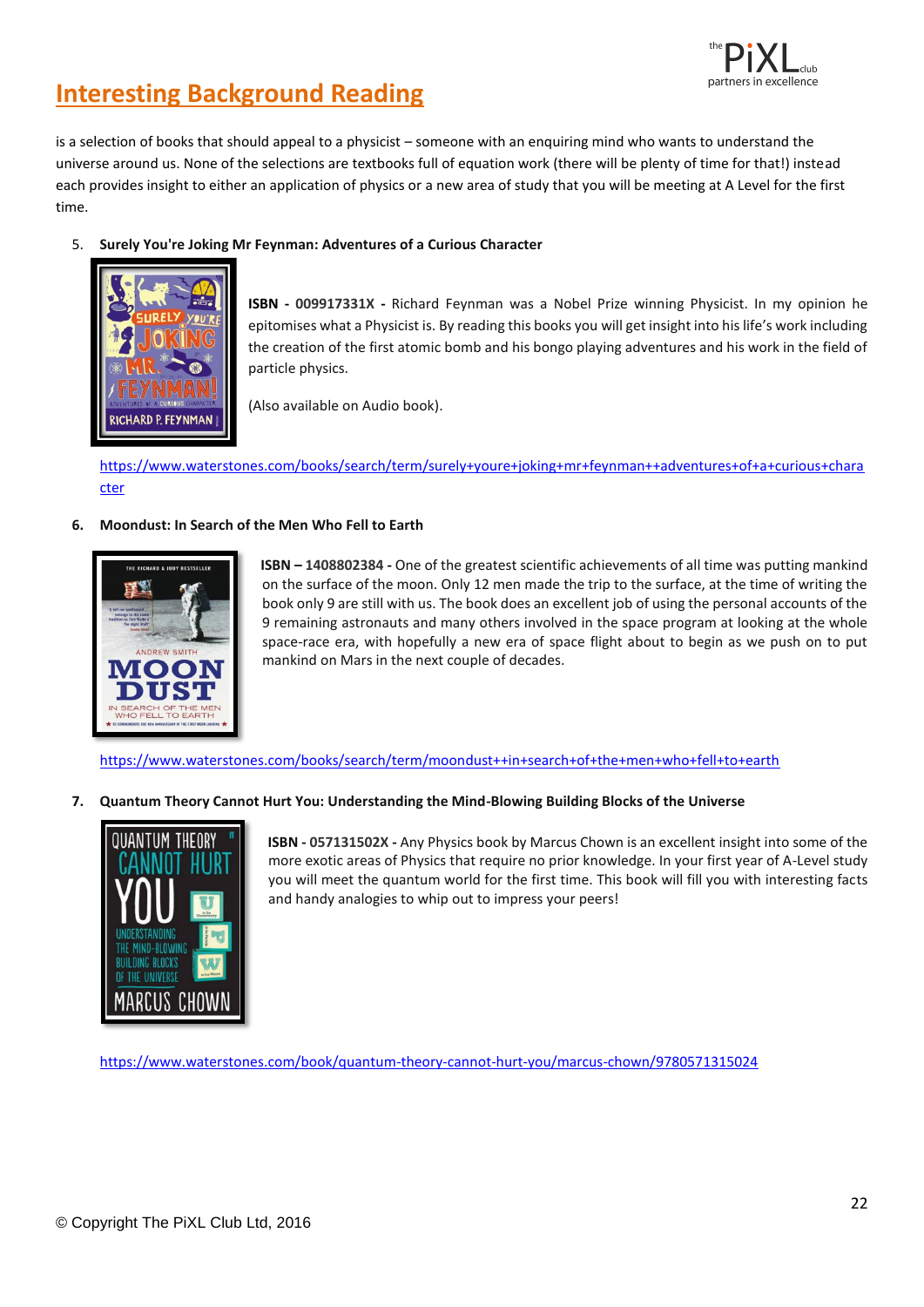![](_page_22_Picture_0.jpeg)

#### **8. A Short History of Nearly Everything**

![](_page_22_Picture_2.jpeg)

**ISBN – 0552997048 -** A modern classic. Popular science writing at its best. A Short History of Nearly Everything Bill Bryson's quest to find out everything that has happened from the Big Bang to the rise of civilization - how we got from there, being nothing at all, to here, being us. Hopefully by reading it you will gain an awe-inspiring feeling of how everything in the universe is connected by some fundamental laws.

<https://www.waterstones.com/books/search/term/a+short+history+of+nearly+everything>

#### **9. Thing Explainer: Complicated Stuff in Simple Words**

![](_page_22_Picture_6.jpeg)

**ISBN – 1408802384 -** This final recommendation is a bit of a wild-card – a book of illustrated cartoon diagrams that should appeal to the scientific side of everyone. Written by the creator of online comic XTCD (a great source of science humour) is a book of blueprints from everyday objects such as a biro to the Saturn V rocket and an atom bomb, each one meticulously explained BUT only with the most common 1000 words in the English Language. This would be an excellent coffee table book in the home of every scientist.

<https://www.waterstones.com/book/thing-explainer/randall-munroe/9781473620919>

## **Movie / Video Clip Recommendations**

Hopefully you'll get the opportunity to soak up some of the Sun's rays over the summer – synthesising some important Vitamin-D – but if you do get a few rainy days where you're stuck indoors here are some ideas for films to watch or clips to find online.

#### **Science Fictions Films**

- **Moon (2009)**
- **Gravity (2013)**
- **Interstellar (2014)**
- **The Imitation Game (2015)**
- **The Prestige (2006)**

#### **Online Clips / Series**

**1. Minute Physics –** Variety of Physics questions explained simply (in felt tip) in a couple of minutes. Addictive viewing that will have you watching clip after clip – a particular favourite of mine is "Why is the Sky Dark at Night?"

#### **<https://www.youtube.com/user/minutephysics>**

- **2.** Wonders of the Universe / Wonders of the Solar System Both available of Netflix as of 17/4/16 Brian Cox explains the Cosmos using some excellent analogies and wonderful imagery.
- **3. Shock and Awe, The Story of Electricity –** A 3 part BBC documentary that is essential viewing if you want to see how our lives have been transformed by the ideas of a few great scientists a little over 100 years ago. The link below takes you to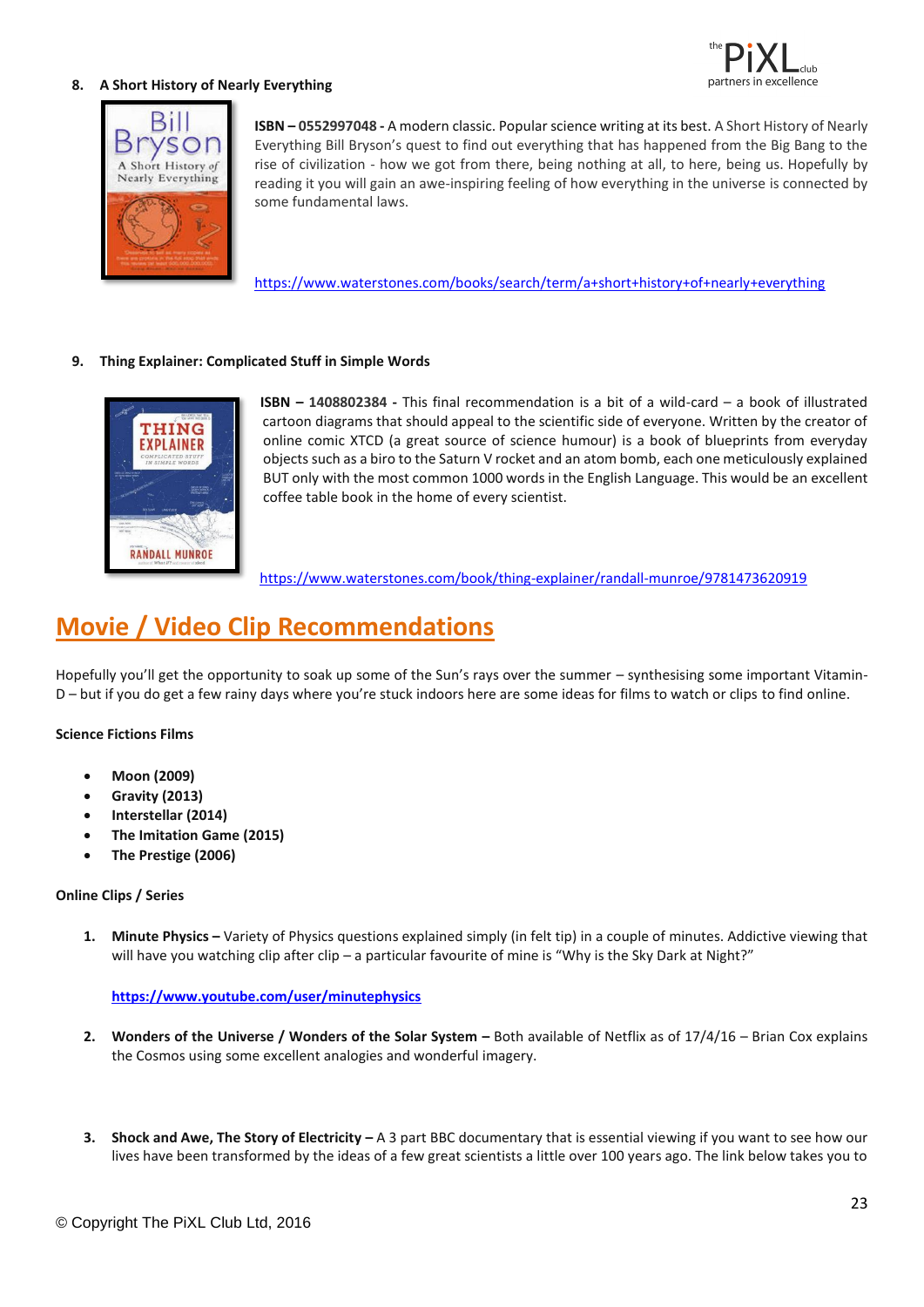![](_page_23_Picture_0.jpeg)

a stream of all three parts joined together but it is best watched in hourly instalments. Don't forget to boo when you see Edison. (alternatively watch any Horizon documentary – loads of choice on Netflix and the I-Player)

**<https://www.youtube.com/watch?v=Gtp51eZkwoI>**

4. **NASA TV –** Online coverage of launches, missions, testing and the ISS. Plenty of clips and links to explore to find out more about applications of Physics in Space technology.

**<http://www.nasa.gov/multimedia/nasatv/>**

**5. The Fantastic Mr. Feynman –** I recommended the book earlier, I also cannot recommend this 1 hour documentary highly enough. See the life's work of the "great explainer", a fantastic mind that created mischief in all areas of modern Physics.

**<https://www.youtube.com/watch?v=LyqleIxXTpw>**

## **Research activity**

To get the best grades in A Level Physics you will have to get good at completing independent research and making your own notes on difficult topics. Below are links to 5 websites that cover some interesting Physics topics.

Using the Cornell notes system[: http://coe.jmu.edu/learningtoolbox/cornellnotes.html](http://coe.jmu.edu/learningtoolbox/cornellnotes.html) make 1 page of notes **from each site** covering a topic of your choice.

a) <http://home.cern/about>

CERN encompasses the Large Hadron Collider (LHC) and is the largest collaborative science experiment ever undertaken. Find out about it here and make a page of suitable notes on the accelerator.

b) [http://joshworth.com/dev/pixelspace/pixelspace\\_solarsystem.html](http://joshworth.com/dev/pixelspace/pixelspace_solarsystem.html)

The solar system is massive and its scale is hard to comprehend. Have a look at this award winning website and make a page of suitable notes.

c) <https://phet.colorado.edu/en/simulations/category/html>

PhET create online Physics simulations when you can complete some simple experiments online. Open up the resistance of a wire html5 simulation. Conduct a simple experiment and make a one page summary of the experiment and your findings.

d) <http://climate.nasa.gov/>

NASA's Jet Propulsion Laboratory has lots of information on Climate Change and Engineering Solutions to combat it. Have a look and make notes on an article of your choice.

e) <http://www.livescience.com/46558-laws-of-motion.html>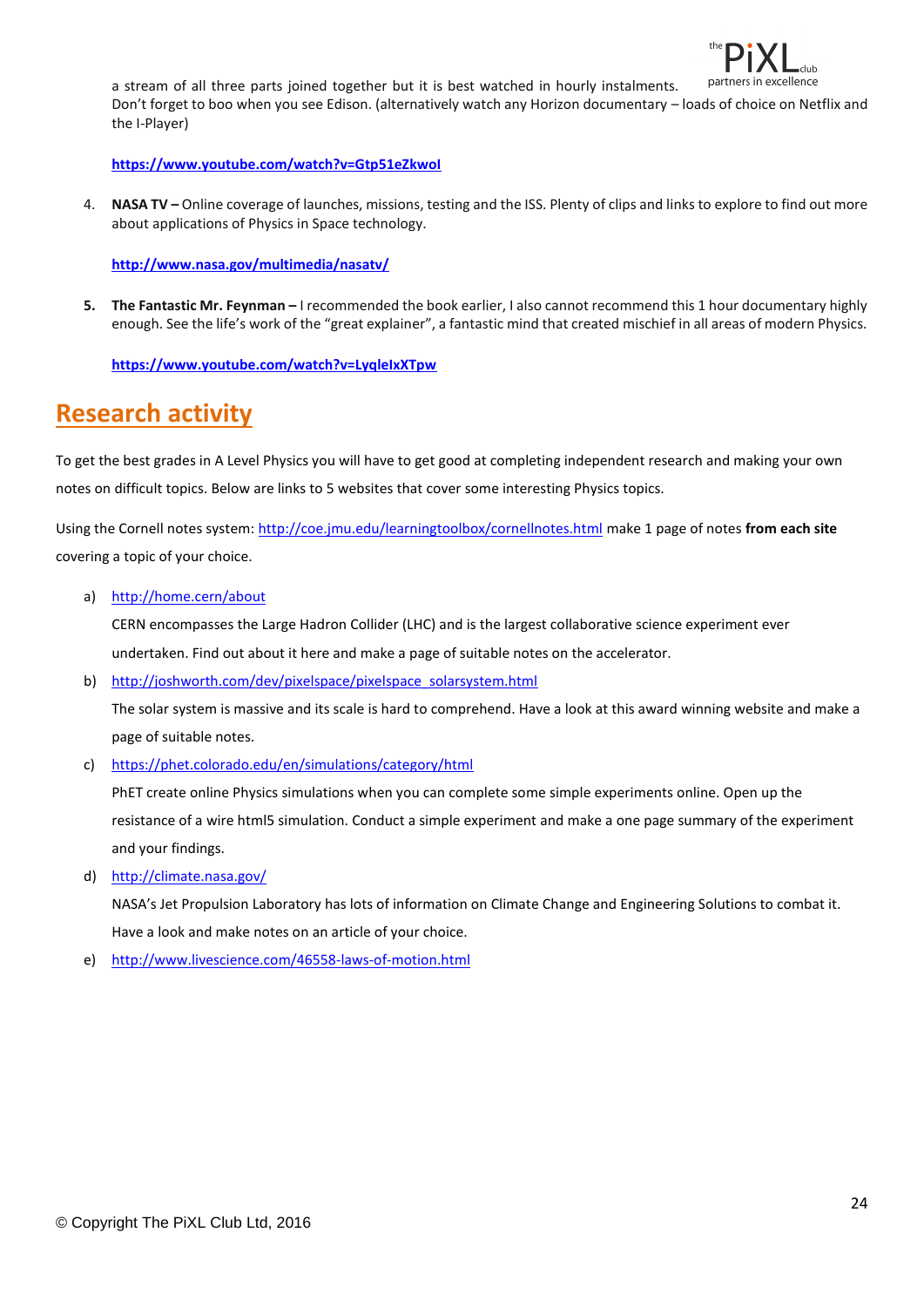![](_page_24_Picture_0.jpeg)

Newton's Laws of Motion are fundamental laws for the motion of all the object we can

see around us. Use this website and the suggested further reading links on the webpage to make your own 1 page of notes on the topics.

![](_page_24_Picture_3.jpeg)

*Figure 2: http://coe.jmu.edu/learningtoolbox/images/noteb4.gif*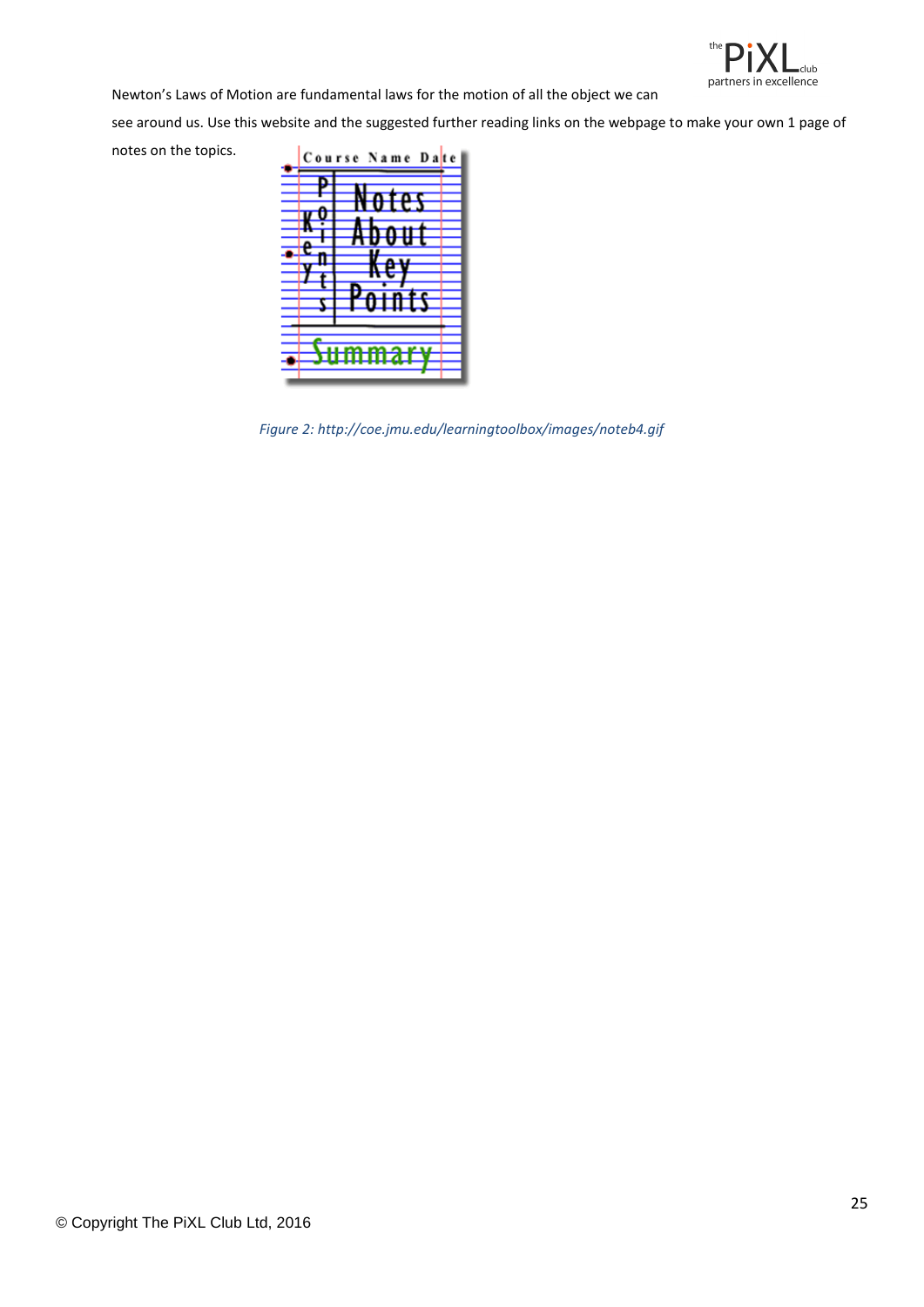![](_page_25_Picture_0.jpeg)

### **Pre -Knowledge Topics Answers:**

#### **Symbols and prefixes**

- **1.** 2400
- **2.** 8 100 000
- **3.** 326 000 000 000
- **4.** 54.6
- **5.** 240 000
- 6.  $1.8 \times 10^{-8}$
- **7.**  $6.32 \times 10^{-7}$
- **8.** 1.002
- **9.**  $5.11 \times 10^{-5}$
- **10.** 1.1 x 10 4

#### **Standard Form:**

- **1.** 2.53
- **2.** 2.8
- **3.** 7.7
- **4.** 9.1
- **5.** 1.872
- **6.** 1.22
- **7.** 2400
- **8.** 35.05
- **9.** 8 310 000
- **10.** 600.2
- **11.** 0.00015
- **12.** 4300

#### **Rearranging formulae**

- **1.**  $h = E / (m \times g)$
- **2.**  $I = Q/t$
- **3.**  $m = (2 \times E)/v^2$  or  $E/(0.5 \times v^2)$
- **4.**  $v = \sqrt{(2 \times E)/m}$
- **5.**  $u = v at$
- **6.**  $a = (v-u)/t$
- **7.**  $s = (v^2 u^2) / 2a$
- **8.**  $u = v(v^2 2as)$

#### **Significant figures**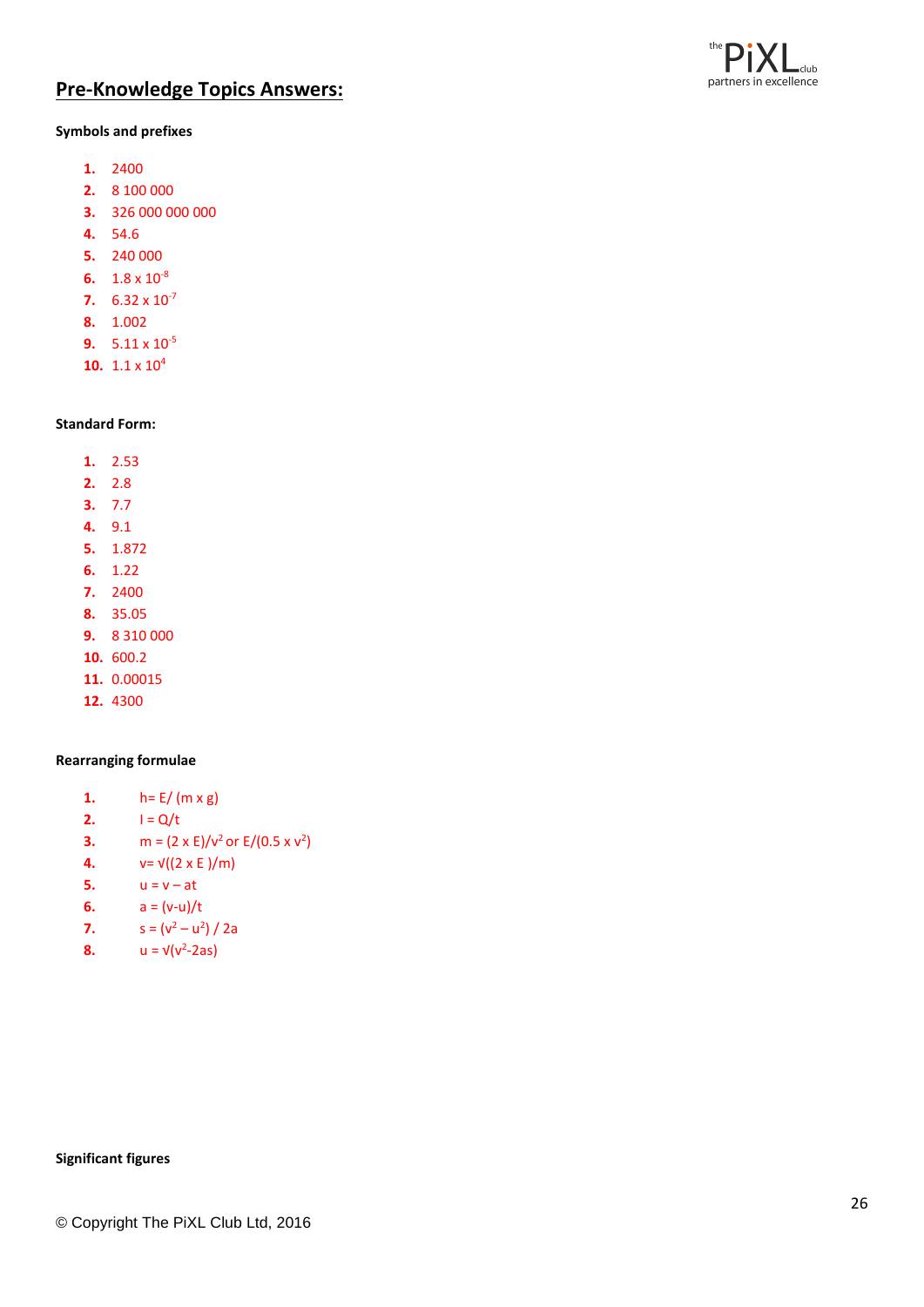![](_page_26_Picture_0.jpeg)

- 1. 3.35
- 2. 40.7
- 3. 0.839
- 4. 1.02
- 5. 60.0
- 6. 0.809
- 7. 237
- 8. 3.4
- 9. 0.00330
- 10. 3343

#### **Atomic Structure**

contains protons, neutrons and electrons

#### **Relative charge:**

protons are positive (+1)

electrons are negative (-1)

neutrons are uncharged (0)

#### **Relative mass:**

proton 1

neutron 1

electron (about) 1/2000

protons and neutrons make up the nucleus

the nucleus is positively charged

electrons orbit the nucleus at a relatively large distance from the nucleus

most of the atom is empty space

nucleus occupies a very small fraction of the volume of the atom

most of the mass of the atom is contained in the nucleus

total number of protons in the nucleus equals the total number of electrons orbiting it in an atom

#### **Recording data**

Time should have a unit next to it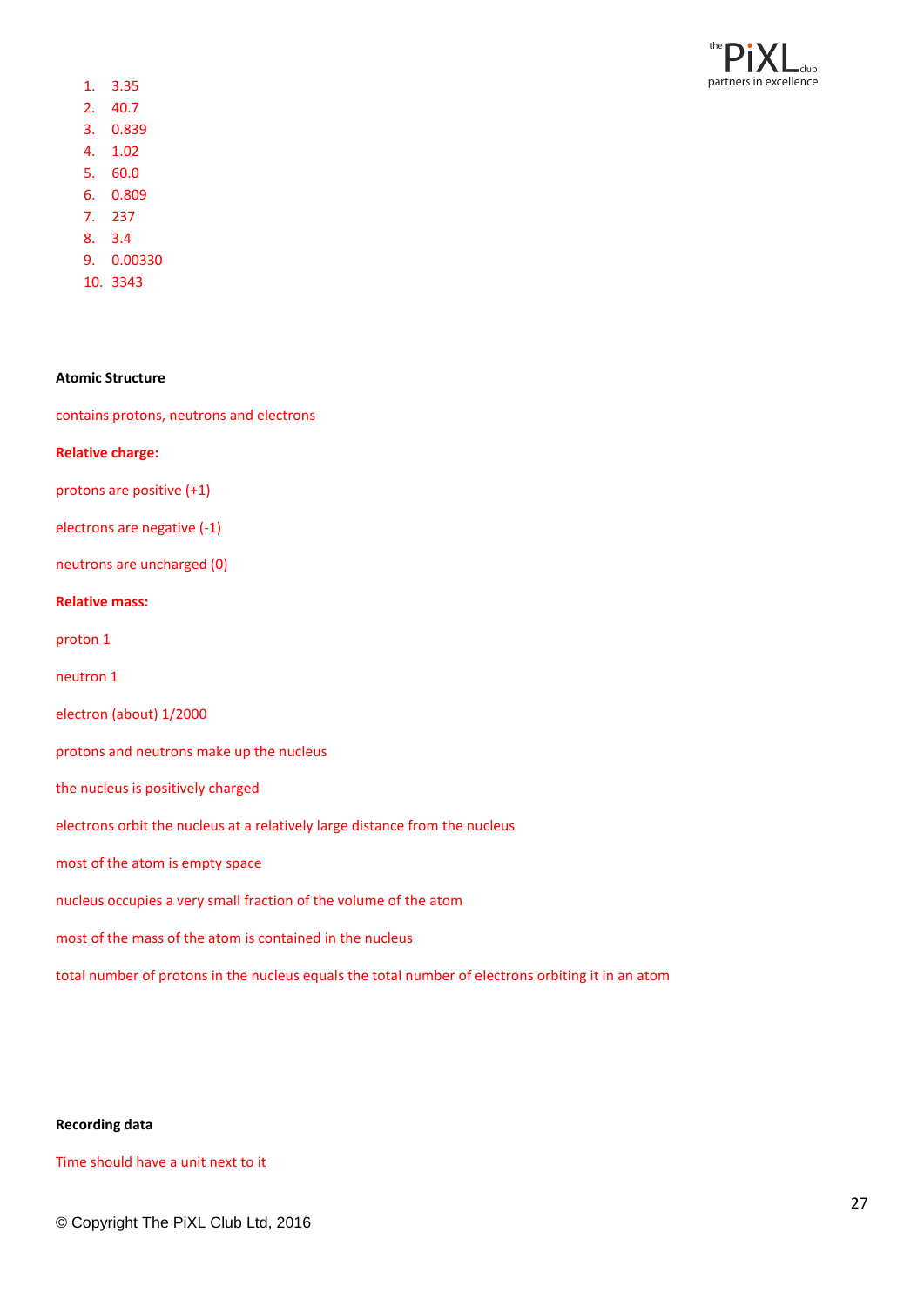club partners in excellence

Length can be measured to the nearest mm so should be 10.0, 22.0 etc

Length 65 trial 2 is an anomaly and should have been excluded from the mean

All mean values should be to 2 decimal places

Mean of length 61 should be 6.99 (rounding error)

#### **Graphs**

#### **Graph 1:**

Axis need labels

Point should be x not dots

Line of best fit is needed

y axis is a difficult scale

x axis could have begun at zero so the y-intercept could be found

#### **Graph 2:**

y-axis needs a unit

curve of best fit needed not a straight line

Point should be x not dots

#### **Forces and motion**

Graph to show acceleration up to a constant speed (labelled terminal velocity). Rate of acceleration should be decreasing. Then a large decrease in velocity over a short period of time (parachute opens), then a decreasing rate of deceleration to a constant speed (labelled terminal velocity)

#### **Electricity**

1a) Series: 3A, Parallel top to bottom: 4A,2A,2A

b) Less resistance in the parallel circuit. Link to R=V/I. Less resistance means higher current.

2) Series: 3V, 3V, Parallel: 6V 6V

#### **Waves**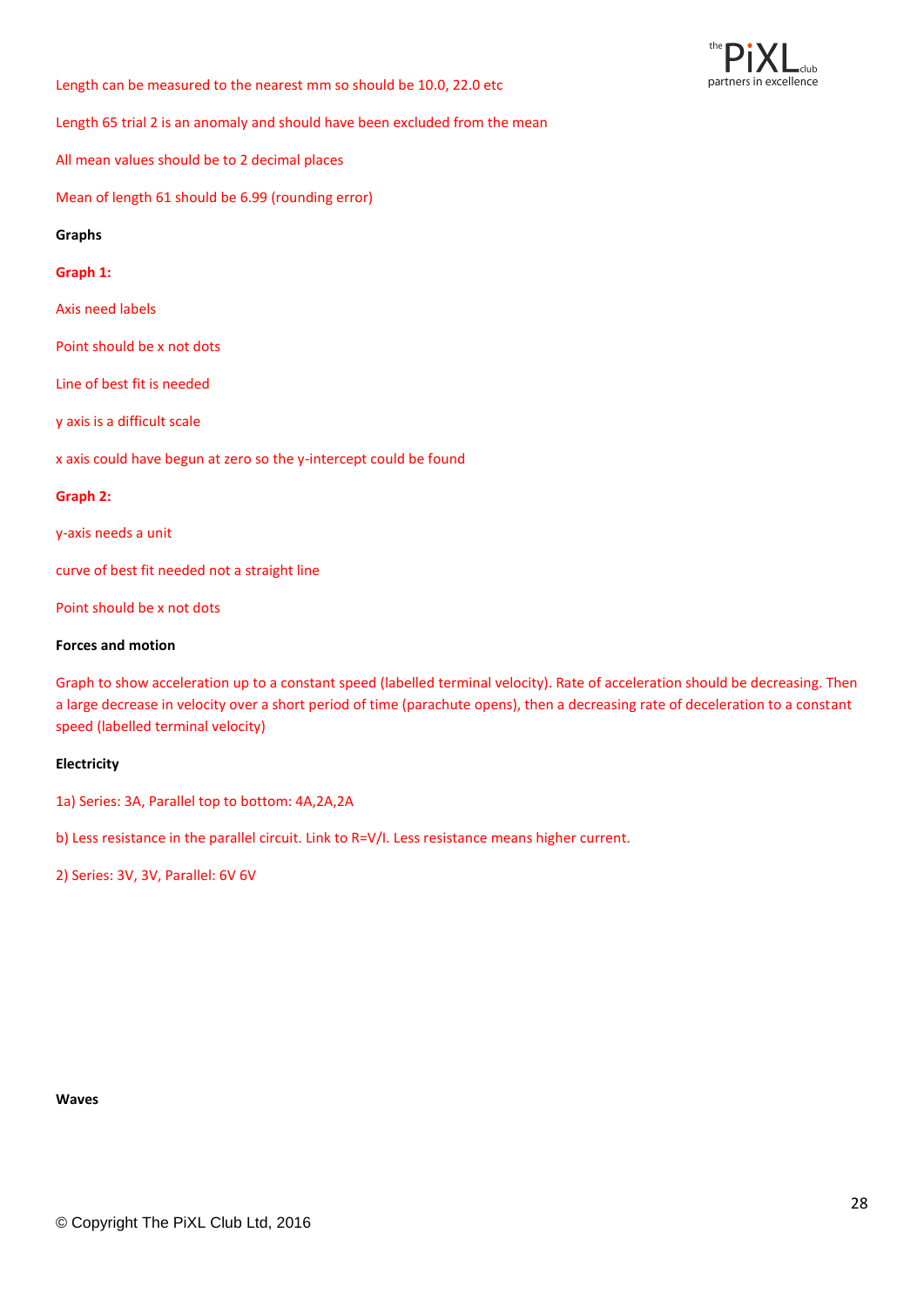![](_page_28_Picture_0.jpeg)

![](_page_28_Picture_1.jpeg)

1) When light enters a more optically dense material it slows down and therefore bends towards the normal. The opposite happened when it leaves an optically dense material.

2) A longitudinal wave oscillates parallel to the direction of energy transfer (e.g. sound). A transverse waves oscillated perpendicular to the direction of energy transfer (e.g. light)

![](_page_28_Figure_4.jpeg)

#### **A Level Physics Baseline Assessment SUGGEST MARKSCHEME** Q1

a)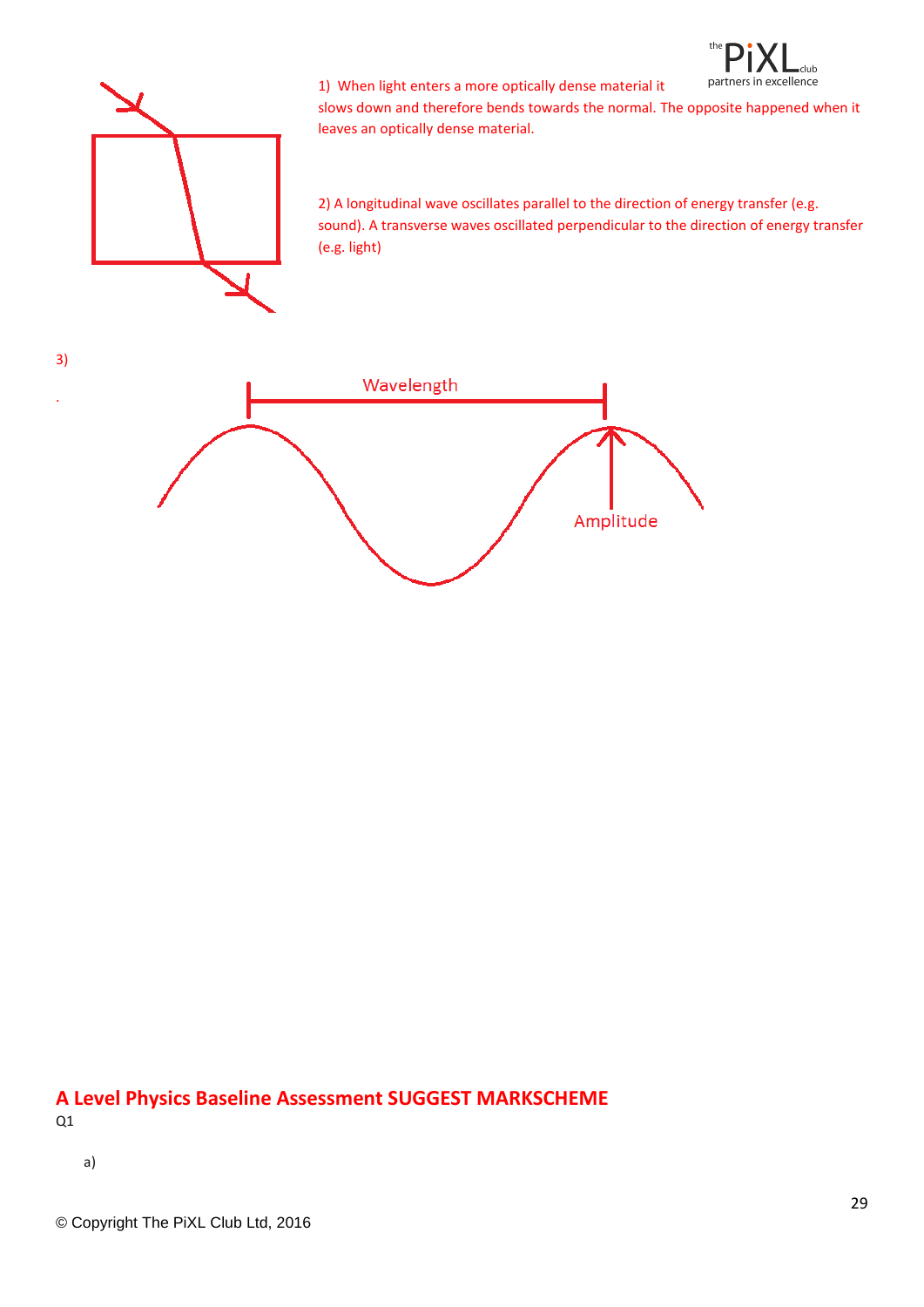![](_page_29_Picture_0.jpeg)

| Unit prefix   | Meaning       |
|---------------|---------------|
| k (kilo)      | x 1000        |
| $\mu$ (micro) | X 0.000001    |
| M (mega)      | x 1000000     |
| $N$ (nano)    | x 0.000000001 |

[3]

#### Q2

- c) Write the following numbers into standard form
	- i.  $0.012 \text{ } 1.2 \times 10^{-2}$
	- ii. 120000  $1.2 \times 10^5$
	- iii.  $0.00000012$  **1.2**  $\times$  **10**<sup>-7</sup>

[3]

- d) Complete the following calculations and right your answers to an appropriate number of significant figures.
	- i. 2.1 X 0.15 a.  $0.315 = 0.32(2sf)$ ii.  $0.345 \div 0.114$ a. 3.0263…=3.03 (3sf)

#### Award 1 mark for correct answer and 1 mark for correct number of s.f. [4]

Q3 Re-arrange the following equations to make R the subject of the equation.

a)  $Q = WERTY$  $R=\frac{Q}{W E}$ WETY b)  $Q^2 = WR^2$  $R = \frac{Q^2}{W}$ W c)  $Q = W - RT^2$ 

$$
R=\frac{W-Q}{T^2}
$$

[3]

Q4

a) Name the 3 particles (from GCSE) that make up an atom

Proton, Neutron, Electron (any order) and the control of the control of the control of the control of the control of the control of the control of the control of the control of the control of the control of the control of

b) Which one of the above particles is not found in the nucleus of an atom?

#### Electron [1]

© Copyright The PiXL Club Ltd, 2016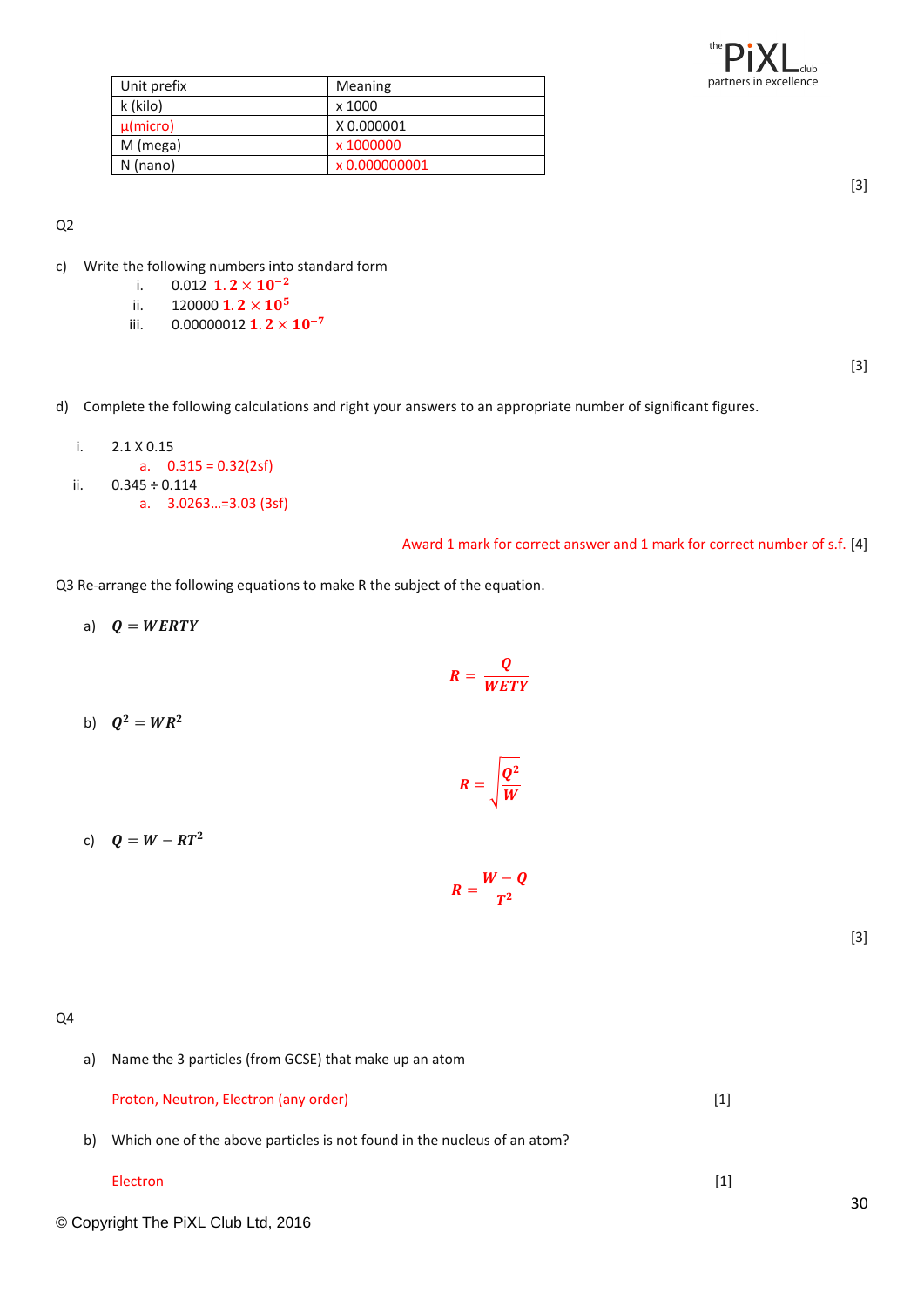c) Which of the above particles will be found in varying quantities in the nuclei of isotopes of the same element?

#### Neutron [1]

#### Q5

a)

|             | Current (A) |          |         |
|-------------|-------------|----------|---------|
| Voltage (V) | Repeat 1    | Repeat 2 | Average |
| 2           | 0.23        | 0.26     | 0.25    |
| 4           | 0.46        | 0.53     | 0.50    |
| 6           | 0.69        | 0.78     | 0.74    |
| 8           | 0.92        | 1.04     | 0.98    |
| 10          | 1.15        | 1.30     | 1.23    |

#### 1 Mark for correct unit (V or volts)

1 Mark for correct heading (Current in Amps or A)

1 Mark for correct average, 1 Mark if rounded to correct number of s.f.

#### Q6

- a) Use your piece of graph paper to plot a graph of Current (x-axis) against Voltage (y-axis) drawing a line of best fit through your data points.
	- 1 mark if BOTH x and y axis cover half the graph paper
	- 1 mark for correctly labelling x and y axis including units
	- 1 mark if data points are correctly plotted (check 3)
	- 1 mark for correct line of best fit (with even spread of points above and below)

 $[4]$ 

b) Find the gradient of your line of best fit

Woking must be shown for the award of any marks

1 mark for correct y axis read offs

[3]

<sup>1</sup> mark for correct x axis read offs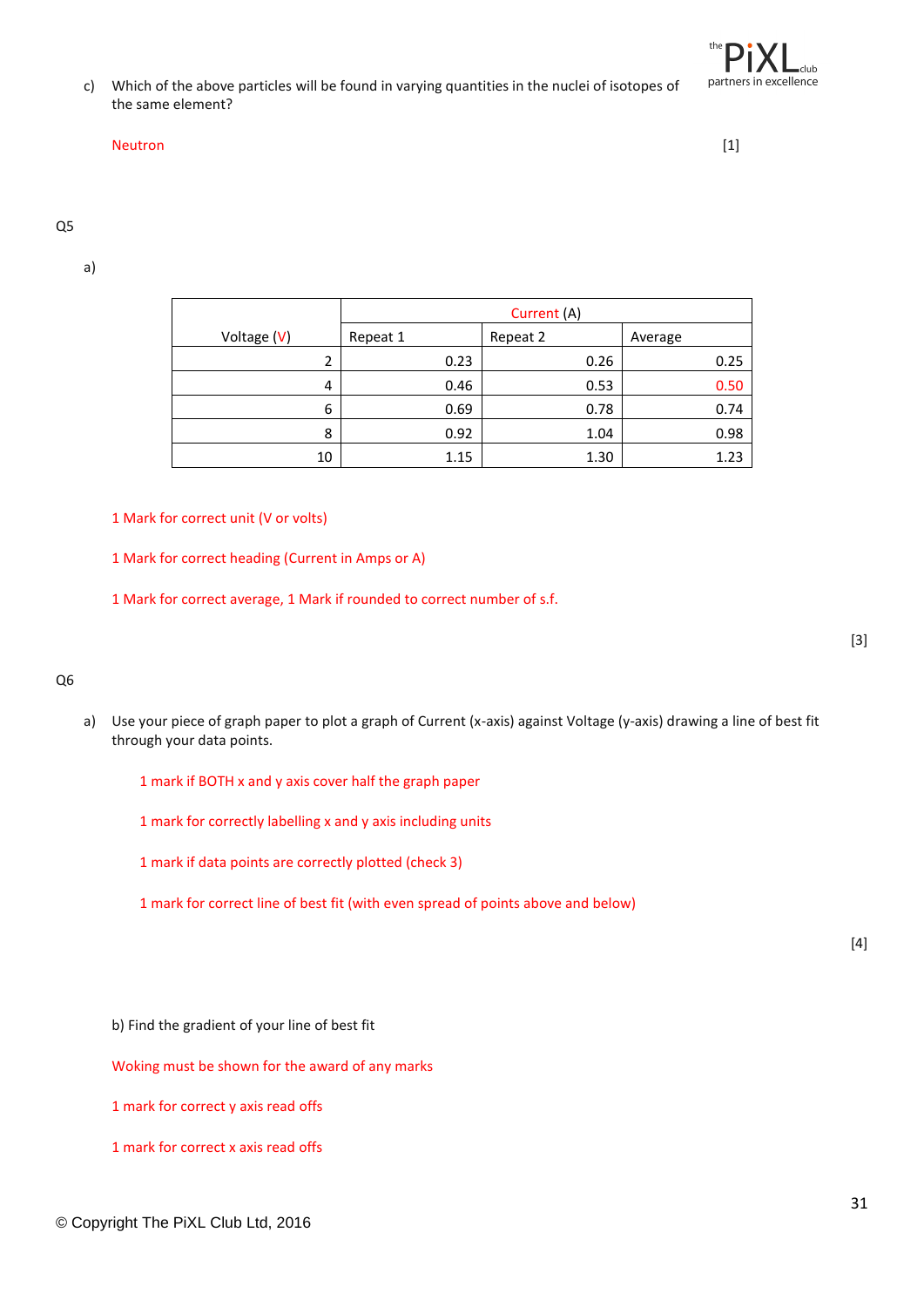Q7 The graph below shows the journey of a skydiver after they have left the plane.

![](_page_31_Figure_4.jpeg)

time/s

a) Explain the shape of the graph commenting on how and why the forces have changed.

| Band 1 (1/2 Marks)                  | Band 2 (3/4 Marks)                | Band 3 (5/6 Marks)                   |
|-------------------------------------|-----------------------------------|--------------------------------------|
| Correctly describes the motion of   | Correctly describes motion and    | Explains why increasing velocity     |
| the parachutists. E.g. Acceleration | links to the balancing and        | produces increased drag and why      |
| (at reducing rate) Terminal         | unbalancing of the forces of      | opening the parachute produces       |
| velocity/constant speed,            | weight and drag. Almost faultless | increase drag, using ideas of        |
| deceleration, lower terminal        | spelling and grammar.             | collisions of air particles with the |
| velocity. There may be small        |                                   | surface of the                       |
| errors in spelling and grammar.     |                                   | skydiver/parachute.                  |
|                                     |                                   | Faultless spelling and grammar       |

b) Calculate the distance travelled whilst at the second terminal velocity.

#### $(220s - 84s) \times 6ms^{-1} = 816m$

c) Calculate the average acceleration in the first 20 seconds.

$$
\frac{34ms^{-1}}{20s} = 1.7 [1] \quad ms^{-2} [1]
$$

#### Award 1 mark for correct unit [2]

Q8

a) Draw a circuit diagram to show how the resistance of a filament bulb could be measured using an ammeter and a voltmeter.

Award 1 mark for correctly positions ammeter [1] and voltmeter [1]

[3]

[6]

[2]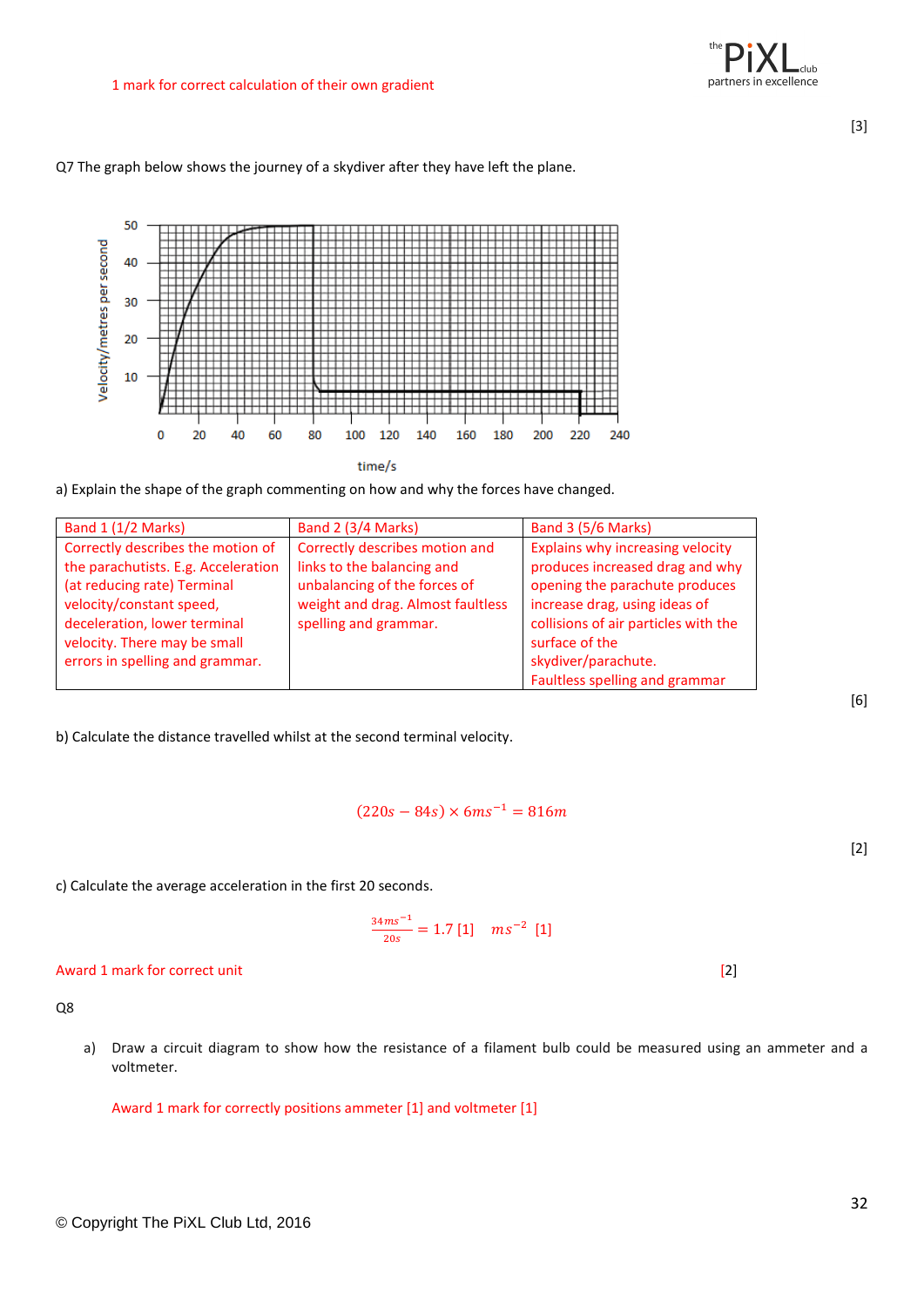![](_page_32_Picture_0.jpeg)

![](_page_32_Picture_1.jpeg)

b) Look at the circuit diagram below. All of the resistors are identical.

![](_page_32_Figure_3.jpeg)

Write the missing values of current and potential difference:

- i.  $V1 = 6V$
- ii.  $V2 = 3V$ <br>iii.  $A1 = 1A$  $A1 = 1A$
- 

[3]

[2]

Q9 The diagram below shows a diagram of 3 complete longitudinal wave oscillations on a slinky: